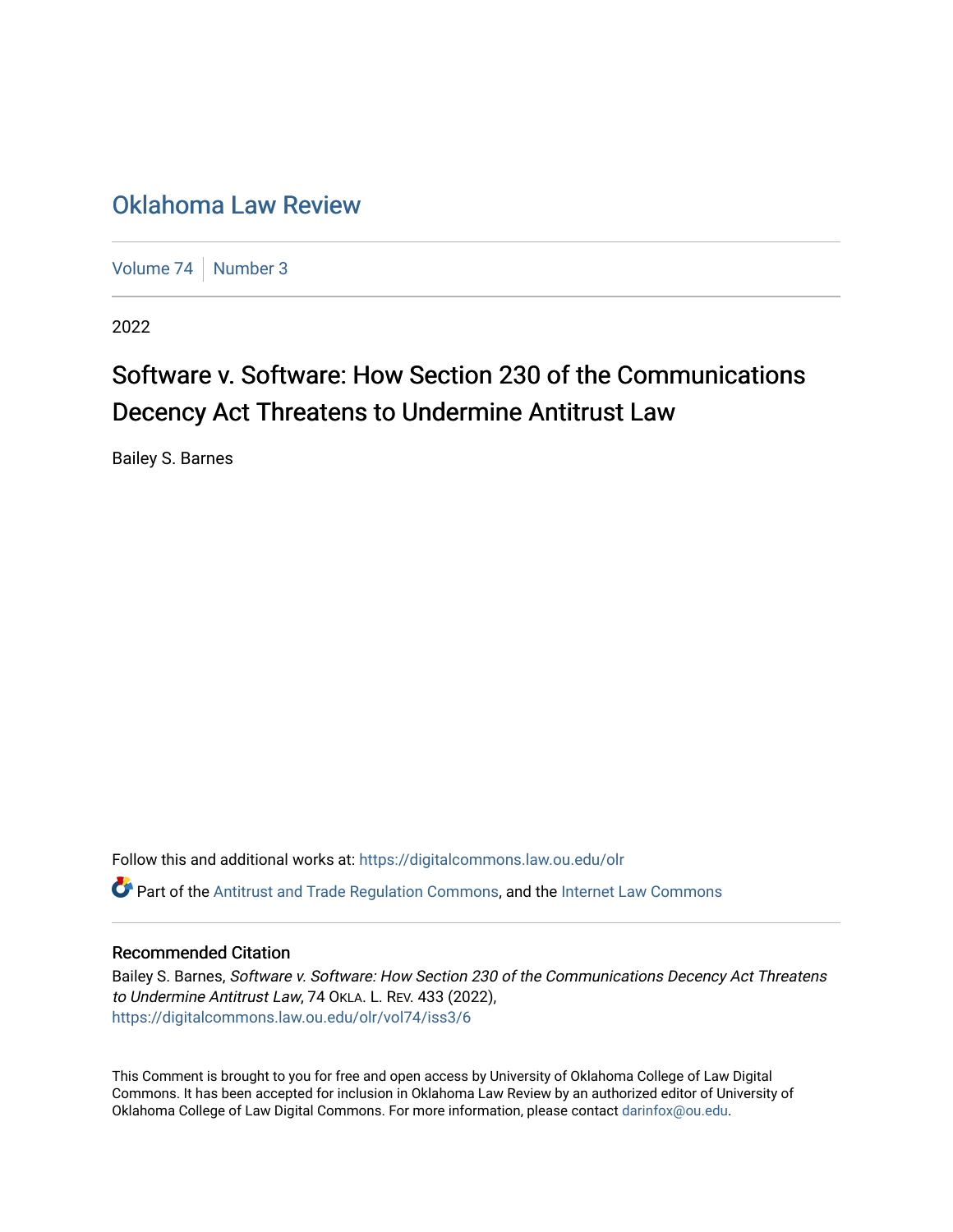## Software v. Software: How Section 230 of the Communications Decency Act Threatens to Undermine Antitrust Law

## *I. Introduction*

Americans are spending an increasing amount of time on their computers.<sup>1</sup> There are myriad benefits to being online, such as an increasingly globalized economy and a slew of educational resources.<sup>2</sup> Many utilize the internet maliciously, however.<sup>3</sup> An online message board known as 8chan has been linked to several mass shootings.<sup>4</sup> Social media sites have been used to coordinate violent riots.<sup>5</sup> Hackers increasingly threaten the security of private data. $<sup>6</sup>$  In late 2020, for example, the U.S.</sup>

3. *See* James Grimmelmann, *Spyware vs. Spyware: Software Conflicts and User Autonomy*, 16 OHIO ST. TECH. L.J. 25, 28–33 (2020) (listing ways software companies have a practice of "doing drive-bys on each other like warring street gangs").

4. Kevin Roose, *'Shut the Site Down,' Says the Creator of 8chan, a Megaphone for Gunmen*, N.Y. TIMES (Aug. 4, 2019), https://www.nytimes.com/2019/08/04/technology/ 8chan-shooting-manifesto.html ("In recent months, 8chan has become a go-to resource for violent extremists. At least three mass shootings . . . have been announced in advance on the site  $\dots$ ").

<sup>1.</sup> *Screen Time Across Several Devices Has Increased for Many Americans During the Covid-19 Pandemic*, IPSOS (July 21, 2020), https://www.ipsos.com/en-us/screen-time-acrossseveral-devices-has-increased-many-americans-during-covid-19-pandemic (noting that 55% of Americans reported spending more time in front of a computer screen since the beginning of the COVID-19 pandemic).

<sup>2.</sup> *See* Laura Silver et al., *People Say the Internet Brings Economic and Educational Benefits - but Some Are Concerned About the Societal Impact of Social Media*, PEW RSCH. CTR. (Mar. 7, 2019), https://www.pewresearch.org/internet/2019/03/07/people-say-theinternet-brings-economic-and-educational-benefits-but-some-are-concerned-about-the-

societal-impact-of-social-media/ (reporting respondents' views on whether the internet has had "a good influence on morality, politics, physical health, local culture, civility and the economy").

<sup>5.</sup> Rebecca Heilweil & Shirin Ghaffary, *How Trump's Internet Built and Broadcast the Capitol Insurrection*, VOX: RECODE (Jan. 8, 2021, 5:00 PM EST), https://www.vox.com/ recode/22221285/trump-online-capitol-riot-far-right-parler-twitter-facebook.

<sup>6.</sup> *See generally* Nicholas Confessore, *Cambridge Analytica and Facebook: The Scandal and the Fallout So Far*, N.Y. TIMES (Apr. 4, 2018), https://www.nytimes.com/2018/ 04/04/us/politics/cambridge-analytica-scandal-fallout.html (reporting pre-election data harvesting of Facebook profiles for millions of American voters); Nick Statt, *Twitter Hack Conspirators May Include a 16-Year-Old from Massachusetts*, VERGE (Sept. 2, 2020, 1:09 PM EDT), https://www.theverge.com/2020/9/2/21418437/twitter-hack-16-year-oldmassachusetts-investigation-findings (reporting that in 2020 a teenager hacked into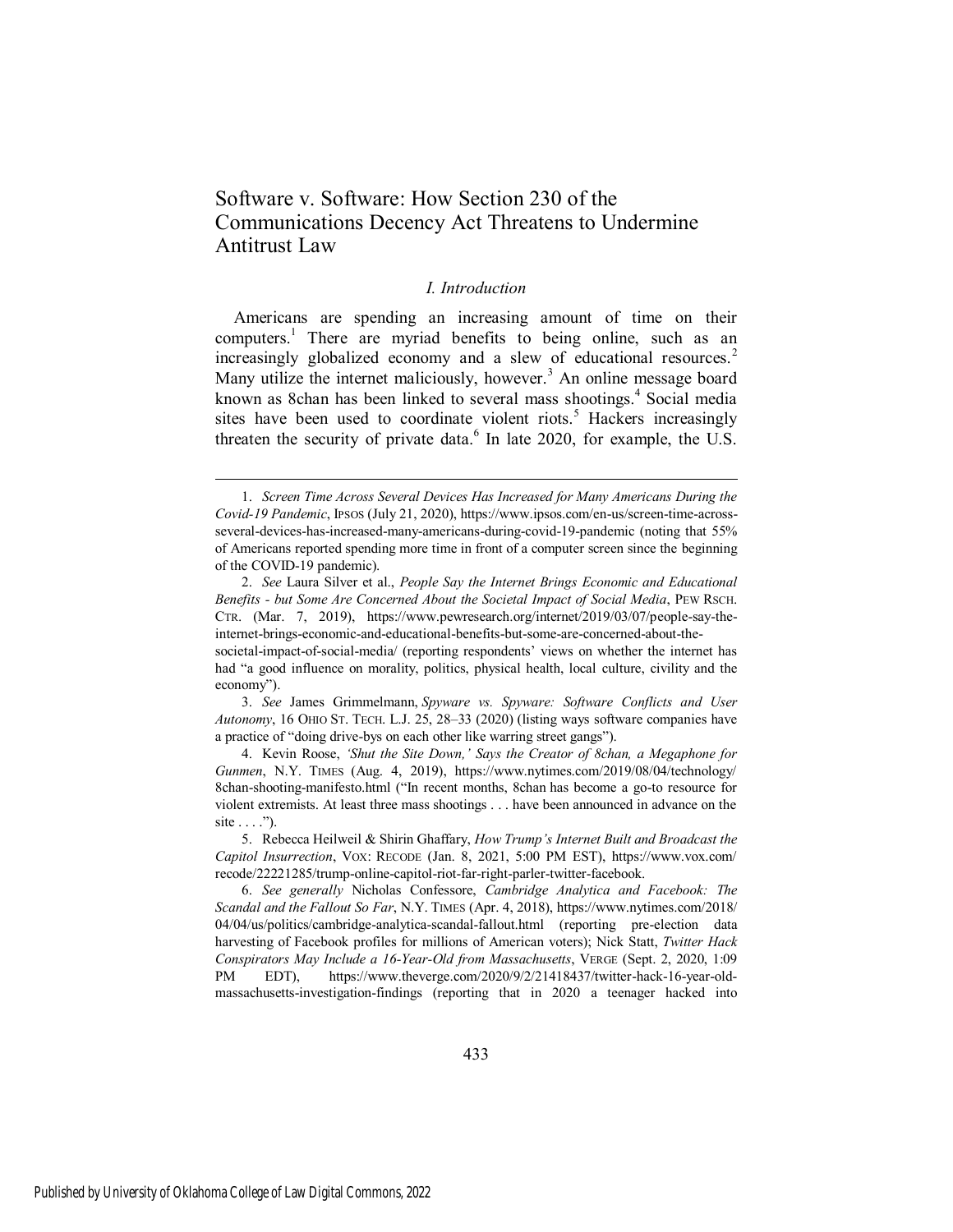government discovered an unprecedented cyberattack where hackers infiltrated software used by the federal government, gaining access to over 18,000 government agencies' private data. 7

While ever-increasing in magnitude, online threats are not new.<sup>8</sup> Malware, a term meaning "bad software," encompasses a variety of different online threats that can compromise a user's personal information.<sup>9</sup> As a result, internet users must take certain steps to protect themselves. In addition to practical security solutions such as two-factor authentication and complex passwords,  $10^{\circ}$  software companies have developed a range of products to protect users online.<sup>11</sup> Anti-malware software serves to protect users from dangers they might encounter on the internet.<sup>12</sup>

Many modern internet users utilize some sort of anti-malware software to protect their data from online threats.<sup>13</sup> However, section 230 of the Communications Decency Act ("Section 230") grants software providers unfettered discretion to make covert filtering and blocking decisions on behalf of their users.<sup>14</sup> This power enables software providers to filter out

7. David E. Sanger & Nicole Perlroth, *Trump Contradicts Pompeo over Russia's Role in Hack*, N.Y. TIMES (Jan. 12, 2021), https://www.nytimes.com/2020/12/19/us/trumpcontradicts-pompeo-over-russias-role-in-hack.html.

8. *See Top 10 Most Notorious Cyber Attacks in History*, ARN, https://www.arnnet. com.au/slideshow/341113/top-10-most-notorious-cyber-attacks-history/ (last visited Jan. 4, 2021) (listing major cyber-attacks from as early as 1988).

9. Kevin Purdy & Thorin Klosowski, *You Don't Need to Buy Antivirus Software*, N.Y. TIMES: WIRECUTTER (Apr. 21, 2020), https://www.nytimes.com/wirecutter/blog/bestantivirus/.

10. Catalina Gonella & Noah Friedman, *5 Easy Ways to Protect Yourself from Being Hacked, According to a Former NSA Hacker*, BUS. INSIDER (June 16, 2021, 3:42 PM), https://www.businessinsider.com/nsa-hacker-5-ways-to-protect-yourself-online-2018-7.

11. Carrie Marshall, Brian Turner & Mike Williams, *Best Malware Removal Software 2021: Free and Paid Services*, TECHRADAR (Aug. 11, 2021), https://www.techradar.com/ best/best-malware-removal.

12. Purdy & Klosowski, *supra* note 9.

13. *See generally* Sophie Anderson, *Antivirus and Cybersecurity Statistics, Trends, & Facts 2021*, SAFETYDETECTIVES, https://www.safetydetectives.com/blog/antivirus-statistics/ (last visited Oct. 2, 2021).

14. *See* 47 U.S.C. § 230(c)(2)(A) (restricting software providers' liability for "any action voluntarily taken in good faith to restrict access to or availability of material that the provider or user considers to be obscene, lewd, lascivious, filthy, excessively violent, harassing, or otherwise objectionable, whether or not such material is constitutionally protected").

prominent Twitter accounts, including those of Elon Musk and Joe Biden, for a bitcoin scam).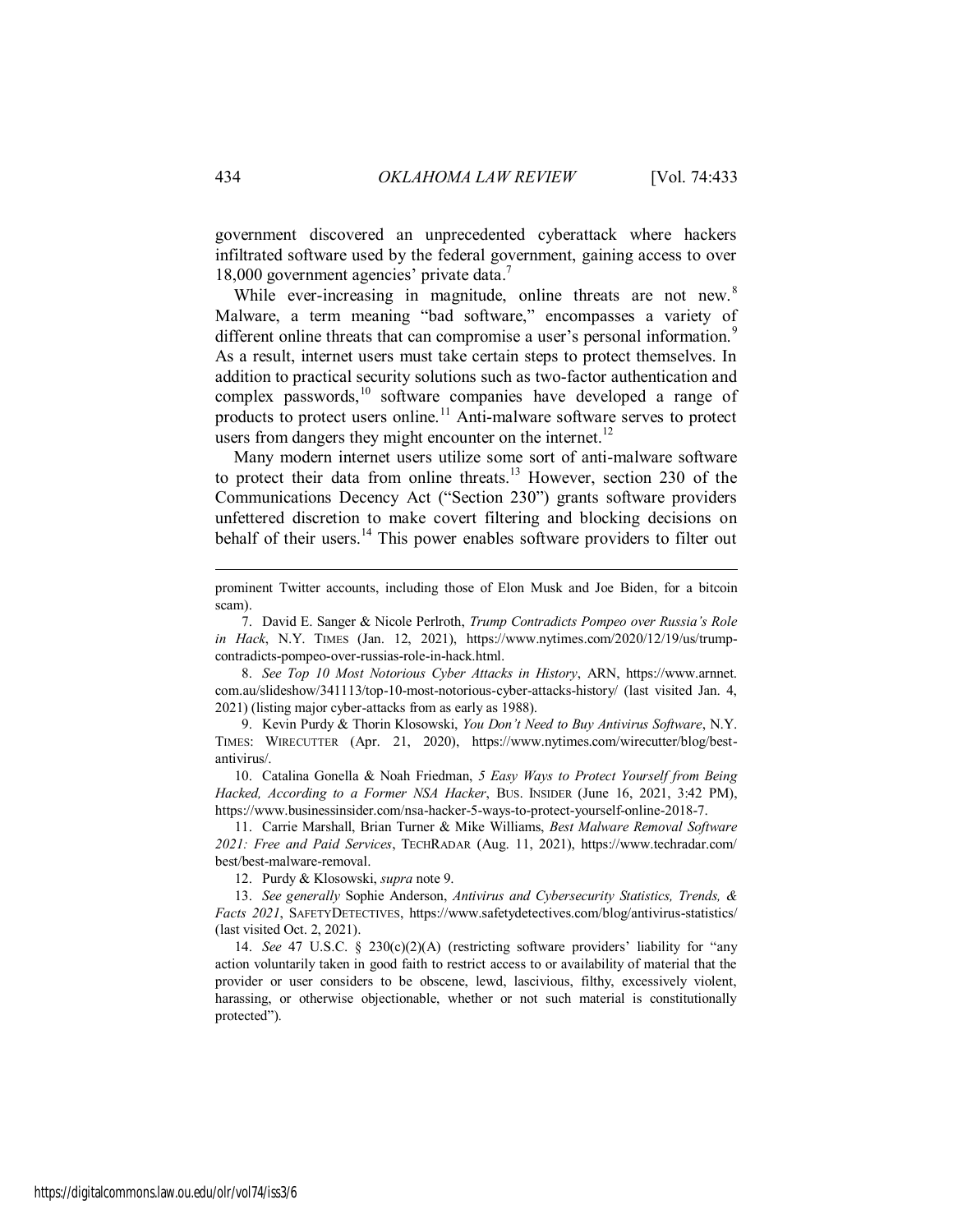any competitor for any reason.<sup>15</sup> In effect, this framework cripples Section 230's policy to safeguard user control and threatens antitrust law's aim to protect competition.<sup>16</sup>

A primary function of anti-malware software is protecting users from online threats. Thus, in response to the ever-changing world of the internet, anti-malware software is constantly redefining what constitutes a "threat" online.<sup>17</sup> In recent years, however, an aspect of anti-malware software has garnered a negative reputation.<sup>18</sup> By design, anti-malware software is incredibly invasive because "[s]ecurity products are intended to evaluate everything that touches your machine in search of anything malicious, or even vaguely suspicious."<sup>19</sup>

While a primary function of anti-malware software is protecting users from online threats, the software itself has become a threat. For example, because of its invasiveness,<sup>20</sup> anti-malware software can be utilized to spy on its own users.<sup>21</sup> U.S. intelligence agencies have accused Kaspersky Lab ("Kaspersky"), a cybersecurity company offering anti-malware software, of gathering sensitive information from a U.S. national security agent's home computer.<sup>22</sup> Security experts have similarly accused Avast Security, another anti-malware software provider, of spying on its users and selling their data.<sup>23</sup> Nevertheless, anti-malware software remains a necessary component of living in a digital world. $^{24}$ 

<sup>15.</sup> *See id.*; *see also* Enigma Software Grp. USA, LLC v. Malwarebytes, Inc., 946 F.3d 1040, 1048 (9th Cir. 2019), *cert. denied*, 141 S. Ct. 13 (2020) (alleging that Malwarebytes filtered out its competitor Enigma "at its own malicious whim"); PC Drivers Headquarters, LP v. Malwarebytes, Inc., No. 1:18-CV-234-RP, 2018 WL 2996897, at \*1 (W.D. Tex. Apr. 23, 2018) (alleging that Malwarebytes filtered out PC Drivers despite attempted cooperation between the parties).

<sup>16. 47</sup> U.S.C. § 230(b)(3); *see* N. Pac. Ry. Co. v. United States, 356 U.S. 1, 4 (1958).

<sup>17.</sup> Purdy & Klosowski, *supra* note 9.

<sup>18.</sup> Nicole Perlroth, *How Antivirus Software Can Be Turned into a Tool for Spying*, N.Y. TIMES (Jan. 1, 2018), https://www.nytimes.com/2018/01/01/technology/kaspersky-labantivirus.html.

<sup>19.</sup> *Id.*

<sup>20.</sup> *Id.*

<sup>21.</sup> *Id.* ("It has been a secret, long known to intelligence agencies but rarely to consumers, that security software can be a powerful spy tool.").

<sup>22.</sup> *Id.*; *see also Online Security for You & Your Family*, AO KASPERSKY LAB, https://usa.kaspersky.com/home-security/v3 (last visited Jan. 4, 2021).

<sup>23.</sup> Karl Bode, *Should Your Antivirus Software Be Spying on You?*, TECHDIRT (Jan. 30, 2020, 12:33 PM), https://www.techdirt.com/articles/20200127/08001343803/should-yourantivirus-software-be-spying-you.shtml; *see also Avast Online Security and Avast Secure*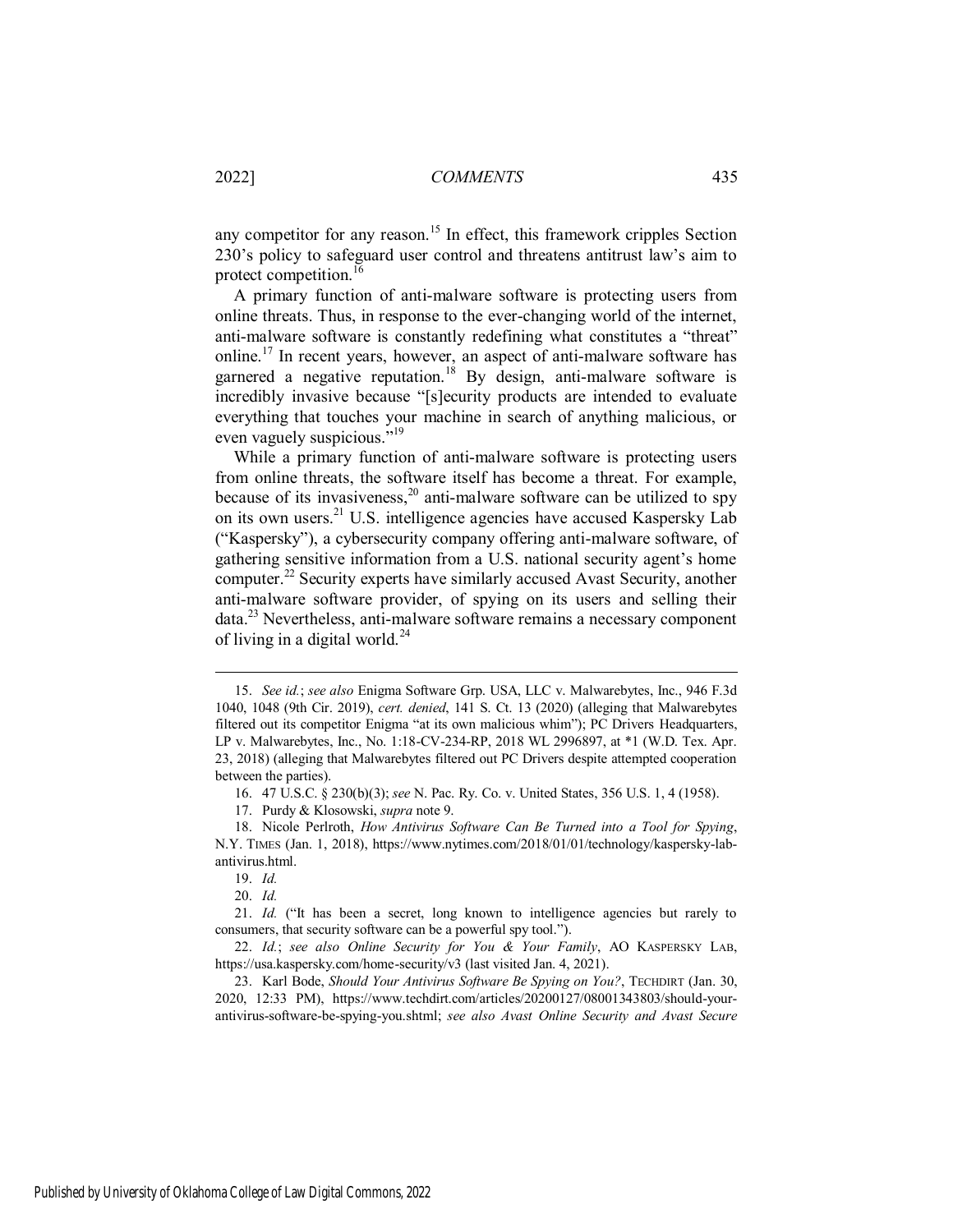Section 230 has provided immunity for some of the disputably "bad" software companies. $^{25}$  While Section 230 was originally created to prevent minors from being exposed to obscenities on the internet,<sup>26</sup> Congress's express policy provisions accompanying the statute demonstrated its intent to create a flourishing online world.<sup>27</sup> This Comment focuses on Section 230's express "user control" policy, which "encourage[s] the development of technologies which maximize user control."<sup>28</sup>

To accomplish these goals, Congress provided immunity to software providers when making decisions "in good faith" to limit users' access to material that is "obscene, lewd, lascivious, filthy, excessively violent, harassing, or otherwise objectionable."<sup>29</sup> The inclusion of this provision, known as the "Good Samaritan" provision, presents the issue of whether the phrase "otherwise objectionable" conveys unbridled discretion to companies making decisions as to what their users will and won't see.<sup>30</sup>

In *Enigma Software Group USA, LLC v. Malwarebytes, Inc.*, the Ninth Circuit held that the catchall "otherwise objectionable" was not without

*Browser Are Spying on You*, ALMOST SECURE (Oct. 28, 2019), https://palant.info/2019/10/28/ avast-online-security-and-avast-secure-browser-are-spying-on-you/.

<sup>24.</sup> Perlroth, *supra* note 18 ("In the battle against malicious code, antivirus products are a staple . . . ." (quoting Patrick Wardle, chief research officer at Digita Security)).

<sup>25.</sup> *See, e.g.*, Zango, Inc. v. Kaspersky Lab, Inc., 568 F.3d 1169, 1170 (9th Cir. 2009) (immunizing Kaspersky from potential liability under  $\S 230(c)(2)$ ).

<sup>26.</sup> *See* Enigma Software Grp. USA, LLC v. Malwarebytes, Inc., 946 F.3d 1040, 1047 (9th Cir. 2019), *cert. denied*, 141 S. Ct. 13 (2020) ("The history of § 230(c)(2) shows that access to pornography was Congress's motivating concern . . . .").

<sup>27.</sup> *See* 47 U.S.C. § 230(b)(1)–(5).

<sup>28.</sup> *Id.* § 230(b)(3).

<sup>29.</sup> *Id.* § 230(c)(2)(A).

<sup>30.</sup> *Compare* Song Fi Inc. v. Google, Inc., 108 F. Supp. 3d. 876, 880, 882 (N.D. Cal. 2015) (holding that "otherwise objectionable" did not immunize YouTube after "it removed [a] video after it determined the view count . . . was inflated through automated means, and thus violated its Terms of Service"), *and* Sherman v. Yahoo! Inc., 997 F. Supp. 2d 1129, 1138 (S.D. Cal. 2014) (holding that Yahoo!'s automatic text response system did not qualify for immunity under the Good Samaritan provision because it "did not engage in any form of content analysis of the subject text to identify material that was offensive or harmful prior to the automatic sending of a notification message"), *with* PC Drivers Headquarters, LP v. Malwarebytes, Inc., 371 F. Supp. 3d 652, 660 (N.D. Cal. 2019) (holding that Malwarebytes's software filters qualified for the Good Samaritan immunity even though filtering "ha[d] the secondary effect of depriving PC Drivers of the benefits of page-click advertising" because such filtering provided "the 'technical means' to restrict access to statutorily defined objectionable material").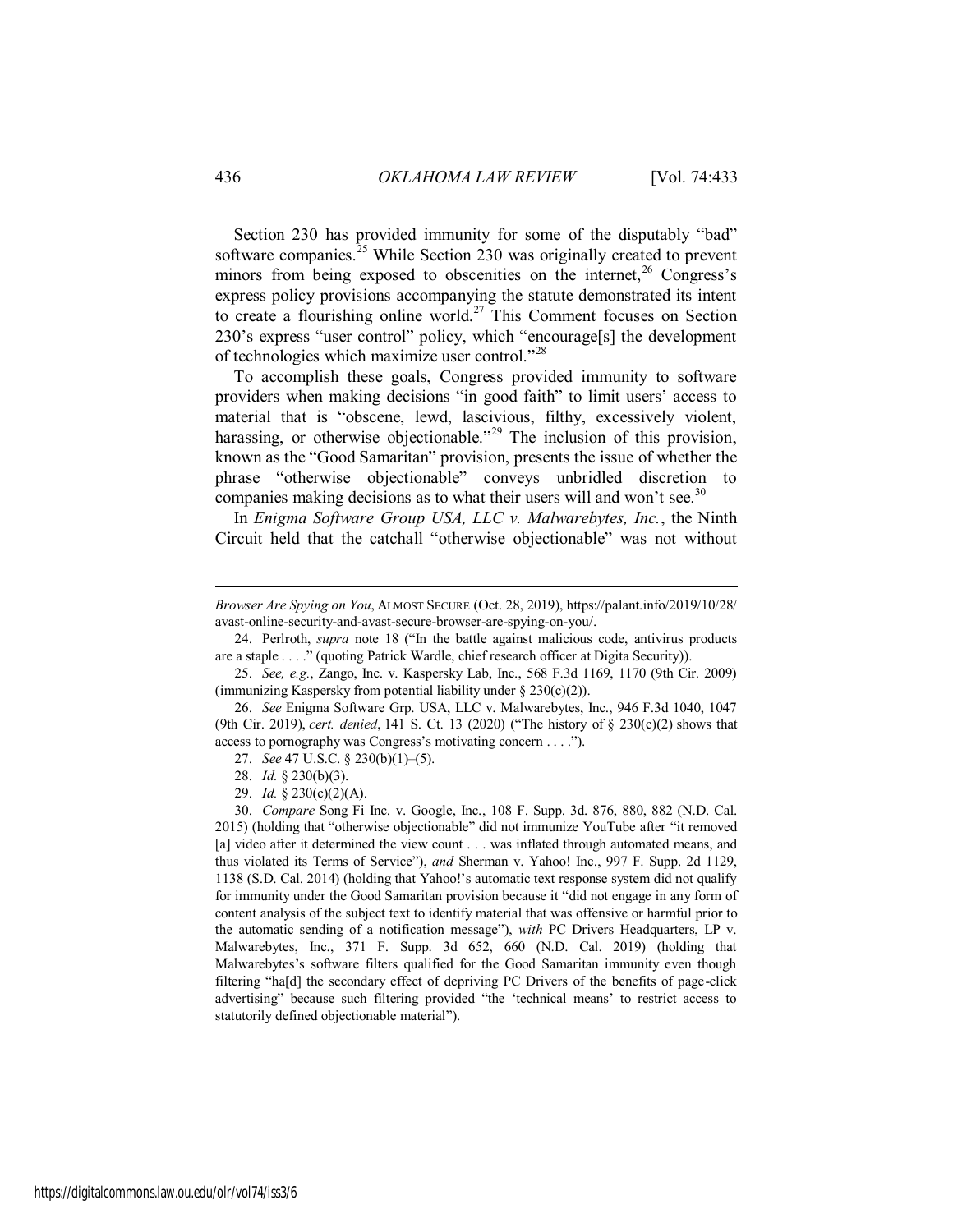limit.<sup>31</sup> Instead, the court determined that when a software provider filters out a competitor with anticompetitive animus, it is not afforded immunity under the Good Samaritan provision.<sup>32</sup> This contradicts the broad immunity traditionally provided under the statute, but it might reflect a recent push to narrow the statute's scope.<sup>33</sup> After the Supreme Court denied Malwarebytes's petition for certiorari in October 2020,<sup>34</sup> the Ninth Circuit's holding now represents a leading limitation to the Good Samaritan provision.

*Enigma*'s holding acknowledges that if a software provider can make covert decisions on behalf of its users, Section 230's user control policy provision is undermined.<sup>35</sup> Further, such unfettered discretion creates an avenue for anticompetitive conduct, a force antitrust law seeks to prevent.<sup>36</sup> Ultimately, it is debatable whether Malwarebytes could be liable under antitrust law, and this Comment does not intend to show that it could be. Instead, this Comment aims to show how *Enigma*'s holding highlights the interplay between Section 230 and antitrust law regarding user control, anticompetitive conduct, and the anti-malware software market.<sup>37</sup>

Part II of this Comment discusses caselaw surrounding relevant portions of Section 230. Specifically, it describes lower courts' differing interpretations of when to deviate from the broad immunity traditionally provided by the statute. Part III elaborates on the Ninth Circuit's interpretation of the Good Samaritan provision in *Enigma* and discusses relevant caselaw that influenced the decision. Part IV describes antitrust implications stemming from the Good Samaritan provision and the *Enigma*

 $\overline{a}$ 

36. *See generally* Morgan v. Ponder, 892 F.2d 1355, 1358 (8th Cir. 1989) ("Anticompetitive conduct is conduct without legitimate business purpose that makes sense only because it eliminates competition."); Aspen Skiing Co. v. Aspen Highlands Skiing Corp., 472 U.S. 585, 605 n.32 (1984) (stating anticompetitive conduct exists where it "impair[s] the opportunities" of competitors or where conduct "does not further competition on the merits or does so in an unnecessarily restrictive way") (quoting 3 PHILLIP E. AREEDA & DONALD F. TURNER, ANTITRUST LAW 78 (1978)).

37. *See infra* Part IV.

<sup>31.</sup> *Enigma*, 946 F.3d at 1047.

<sup>32.</sup> *Id.*

<sup>33.</sup> *See infra* note[s 78](#page-12-0)–[79](#page-12-1) and accompanying text.

<sup>34.</sup> Malwarebytes, Inc. v. Enigma Software Grp. USA, LLC, 141 S. Ct. 13 (2020).

<sup>35.</sup> *Enigma*, 946 F.3d at 1051 ("Immunity for filtering practices aimed at suppressing competition, rather than protecting internet users, would lessen user control over what information they receive, contrary to Congress's stated policy. . . . Users would not reasonably anticipate providers blocking valuable online content in order to stifle competition.").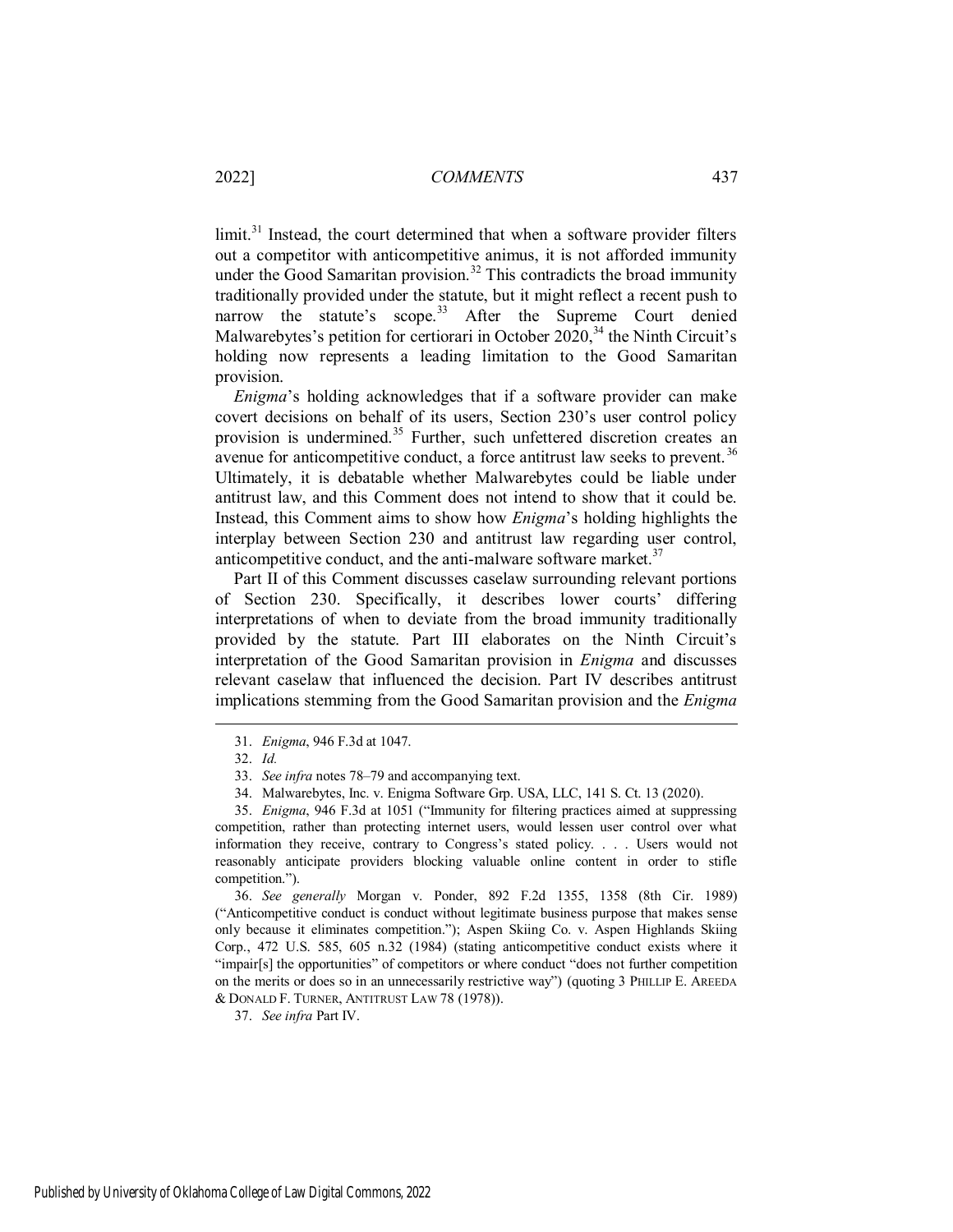holding. Finally, Part V discusses solutions Congress should consider in a potential amendment to the Good Samaritan provision.

This Comment concludes that Section 230 allows software companies to engage in conduct antithetical to the policy behind both Section 230 and antitrust law. Congress should modify the provision in line with the Ninth Circuit's holding in *Enigma*.

## *II. Section 230 Background*

When Congress enacted Section 230 in 1996, global internet users topped out around sixteen million.<sup>38</sup> As of January 2021, it had grown to nearly five billion users.<sup>39</sup> Over this time, access to the internet evolved into a basic human right.<sup>40</sup> Section 230 has been credited as a "catalyst" for the immense growth of the tech industry in the United States.<sup>41</sup>

Section 230 was created as part of Title V of the Telecommunications Act of 1996, $42$  which became known as the Communications Decency Act ("CDA").<sup>43</sup> The initial purpose of the CDA was to protect minors from

43. Tit. V, Pub. L. No. 104-104, 110 Stat. 133 (1996) (codified in scattered sections of 47 U.S.C.); *see also Batzel*, 333 F.3d at 1026; *Reno*, 521 U.S. at 858.

<sup>38.</sup> *Internet Growth Statistics*, INTERNET WORLD STATS, https://www.internetworldstats. com/emarketing.htm (July 3, 2021).

<sup>39.</sup> *Worldwide Digital Population as of January 2021*, STATISTA, https://www. statista.com/statistics/617136/digital-population-worldwide/ (last visited Nov. 3, 2021).

<sup>40.</sup> Catherine Howell & Darrell M. West, *The Internet as a Human Right*, BROOKINGS: TECHTANK (Nov. 7, 2016), https://www.brookings.edu/blog/techtank/2016/11/07/theinternet-as-a-human-right/ (noting that the United Nations declared the Internet to be a human right). *See generally* Karl Bode, *The Case for Internet Access as a Human Right*, VICE (Nov. 13, 2019, 11:06 AM), https://www.vice.com/en/article/3kxmm5/the-case-forinternet-access-as-a-human-right ("Internet access is not merely a luxury for those who can afford it . . . . It is instead highly conducive to a multitude of crucial human interests and rights.").

<sup>41.</sup> *See* JEFF KOSSEFF, THE TWENTY-SIX WORDS THAT CREATED THE INTERNET 145 (2019).

<sup>42.</sup> Batzel v. Smith, 333 F.3d 1018, 1026 (9th Cir. 2003); *see also* Reno v. Am. Civ. Liberties Union, 521 U.S. 844, 858–59 (1997) ("The Telecommunications Act of 1996 . . . was an unusually important legislative enactment. . . . [I]ts primary purpose was to reduce regulation and encourage the 'rapid deployment of new telecommunications technologies.'"); *Telecommunications Act of 1996*, FED. COMMC'NS COMM'N, https://www. fcc.gov/general/telecommunications-act-1996 (June 20, 2013) ("The Telecommunications Act of 1996 is the first major overhaul of telecommunications law in almost 62 years. The goal of this new law is . . . to let any communications business compete in any market against any other.").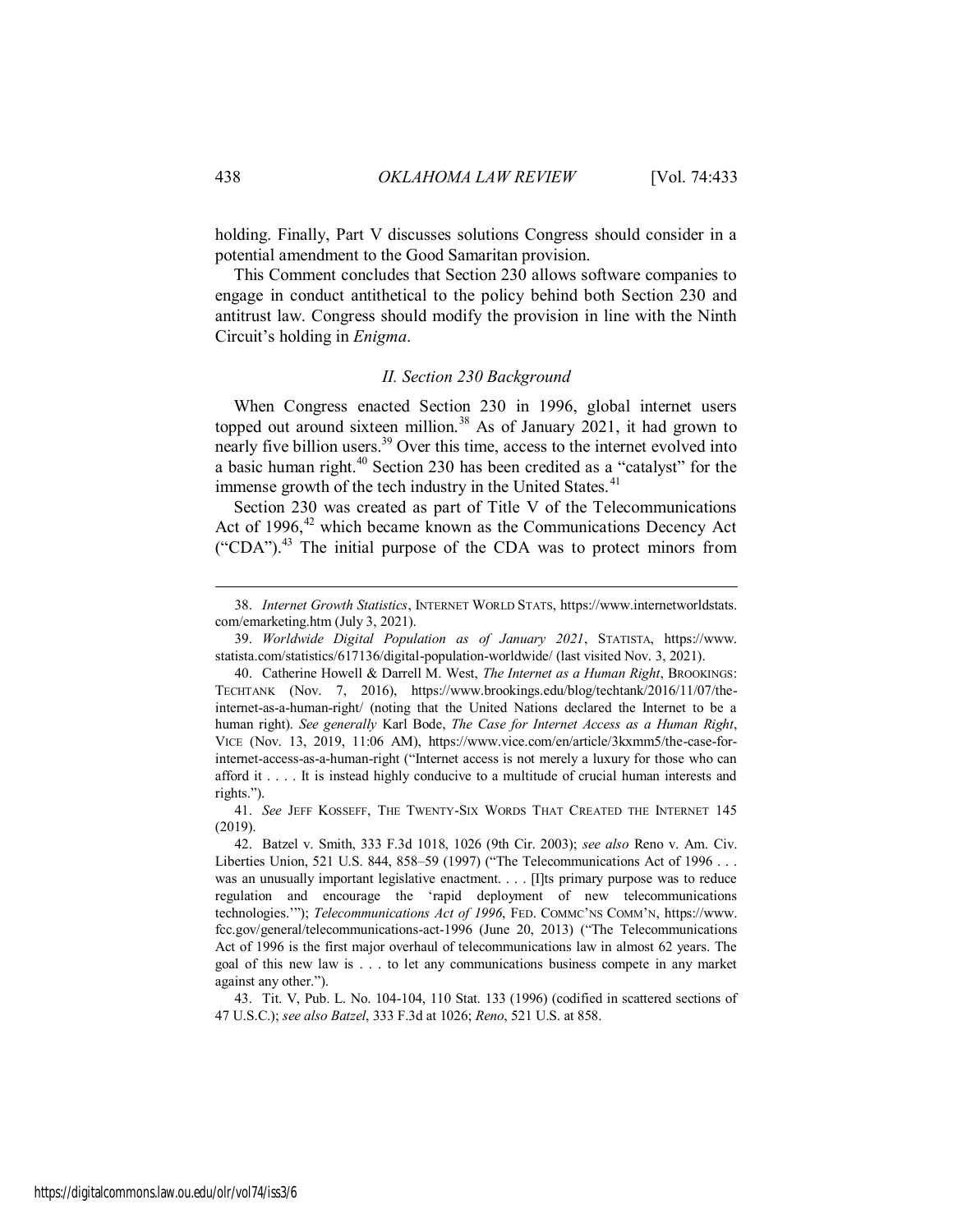harmful material on the internet.<sup>44</sup> To achieve this aim, former Representative Chris Cox and Senator Ron Wyden—the creators of Section 230—argued that it would be more effective to allow internet users to have the power to "set their own standards" rather than allowing the government to "impos[e] penalties on Internet posters and their service providers."<sup>45</sup> This value is reflected in Section 230's express user control policy, "encourag[ing] the development of technologies which maximize user control over what information is received.<sup>346</sup> In addition to this overarching goal, "there is little doubt that [Section 230] . . . sought to further First Amendment and e-commerce interests on the Internet."<sup>47</sup>

Out of Title V's original statutory scheme, Section 230 is the only provision remaining. The Supreme Court struck down Title V's other provisions as violating the First Amendment.<sup>48</sup> Thus, interactive computer services ("ICSs") are immune from tortious content provided by third parties and for good faith decisions to moderate online content.<sup>49</sup>

49. *See Batzel*, 333 F.3d at 1026–27 ("Absent § 230, a person who published or distributed speech over the Internet could be held liable for defamation even if he or she was not the author of the defamatory text . . . ."); Zeran v. Am. Online, Inc., 129 F.3d 327, 330– 31 (4th Cir. 1997) ("Congress made a policy choice . . . not to deter harmful online speech through the separate route of imposing tort liability on companies that serve as intermediaries for other parties' potentially injurious messages." ); E360Insight, LLC v.

<sup>44.</sup> Patricia Spiccia, Note, *The Best Things in Life Are Not Free: Why Immunity Under Section 230 of the Communications Decency Act Should Be Earned and Not Freely Given*, 48 VAL. U. L. REV. 369, 381 (2013) ("[J]uvenile access to pornography was the initial issue Congress sought to address . . . .").

<sup>45.</sup> KOSSEFF, *supra* note 41, at 63.

<sup>46. 47</sup> U.S.C. § 230(b)(3).

<sup>47.</sup> *Batzel*, 333 F.3d at 1028; *see also* Enigma Software Grp. USA, LLC v. Malwarebytes, Inc., 946 F.3d 1040, 1047 (9th Cir. 2019), *cert. denied*, 141 S. Ct. 13 (2020) ("The history of  $\S 230(c)(2)$  shows that access to pornography was Congress's motivating concern, but the language used in § 230 included much more, covering any online material considered to be 'excessively violent, harassing, or otherwise objectionable.'"); Holomaxx Techs. v. Microsoft Corp., 783 F. Supp. 2d 1097, 1103 (N.D. Cal. 2011) ("A principal purpose of the CDA is to encourage [internet service providers] to engage in effective selfregulation . . . .").

<sup>48.</sup> *See* Trae Havens, Note, *The First Amendment Has Entered the Chat: Oklahoma's Cyberharassment Law*, 73 OKLA. L. REV. 401, 410–11 (2021) (noting that several amendments to the CDA on First Amendment grounds resulted in the dismantling of 47 U.S.C. § 223 from Title V); *see also Reno*, 521 U.S. at 877–79 (striking down 47 U.S.C. § 223) ("We are persuaded that the CDA lacks the precision that the First Amendment requires when a statute regulates the content of speech").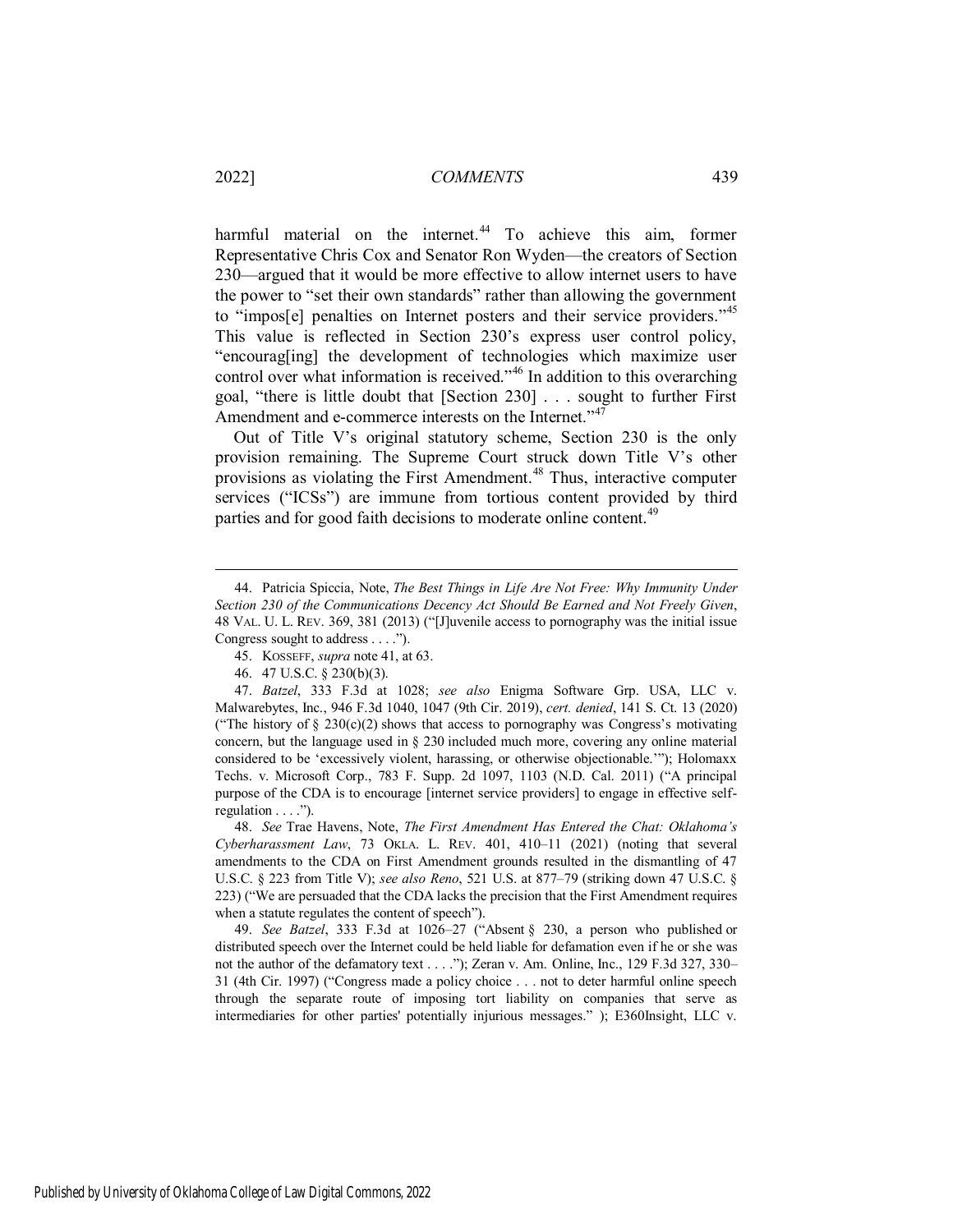## *A. Broad Immunity for Interactive Computer Services*

Section 230 was a "direct and swift response" to *Stratton Oakmont, Inc. v. Prodigy Services Co*. <sup>50</sup> In *Stratton Oakmont*, a district court held that a website owner could be liable where it "failed to delete posts that allegedly defamed the plaintiff," even if the website owner was unaware of the defamatory content.<sup>51</sup> Section 230 overturned this decision,<sup>52</sup> distinguishing ICS liability from traditional publisher liability.<sup>53</sup> As a result,  $\S$  230(c)(1) immunizes ICSs from being treated as "the publisher or speaker of any information provided by another information content provider."<sup>54</sup> The Good Samaritan provision goes a step further, immunizing ICSs from liability based on good faith efforts to restrict access to content "that the provider or user considers to be obscene, lewd, lascivious, filthy, excessively violent, harassing, or otherwise objectionable."<sup>55</sup>

Congress defined an ICS as "any information service, system, or access software provider that provides or enables computer access by multiple users to a computer server."<sup>56</sup> Common ICSs include websites and e-mail

51. KOSSEFF, *supra* note 41, at 2.

52. Ali Grace Zieglowsky, Note, *Immoral Immunity: Using a Totality of the Circumstances Approach to Narrow the Scope of Section 230 of the Communications Decency Act*, 61 HASTINGS L.J. 1307, 1309 (2010) ("Congress enacted  $\S 230$ ... aim[ing] to overturn the decision in *Stratton Oakmont* . . . .").

53. *See* Malwarebytes, Inc. v. Enigma Software Grp. USA, LLC, 141 S. Ct. 13, 14 (2020) ("[Historically] [p]ublishers . . . were subjected to a higher standard because they exercised editorial control. They could be strictly liable for transmitting illegal content.").

54. 47 U.S.C. § 230(c)(1); *see also id.* § 230(f)(3) (defining an information content provider as "any person or entity that is responsible, in whole or in part, for the creation or development of information"); Fair Hous. Council v. Roommates.com, LLC, 521 F.3d 1157, 1162 (9th Cir. 2008) ("If [a website] passively displays content that is created entirely by third parties, then it is only a service provider with respect to that content. But as to content that it creates itself, or is 'responsible, in whole or in part' for creating or developing, the website is also a content provider.").

55. 47 U.S.C. § 230(c)(2).

56. *Id.* § 230(f)(2); *see also* Zeran v. Am. Online, Inc., 129 F.3d 327, 328–29 (4th Cir. 1997) ("[ICSs] offer not only a connection to the Internet as a whole, but also allow their subscribers to access information communicated and stored only on each computer service's

Comcast Corp., 546 F. Supp. 2d 605, 607, 609 (N.D. Ill. 2008) (interpreting  $\S 230(c)(2)$  to immunize an ICS's decision to filter spam email from its users' inboxes).

<sup>50.</sup> KOSSEFF, *supra* note 41, at 2; *see also* Stratton Oakmont, Inc. v. Prodigy Servs. Co., No. 031063/94, 1995 WL 323710 (N.Y. Sup. Ct. May 24, 1995), *superseded by statute*, 47 U.S.C. § 230, *as recognized in* Shiamili v. Real Estate Grp., 17 N.Y.3d 281, 287–88 (N.Y. 2011).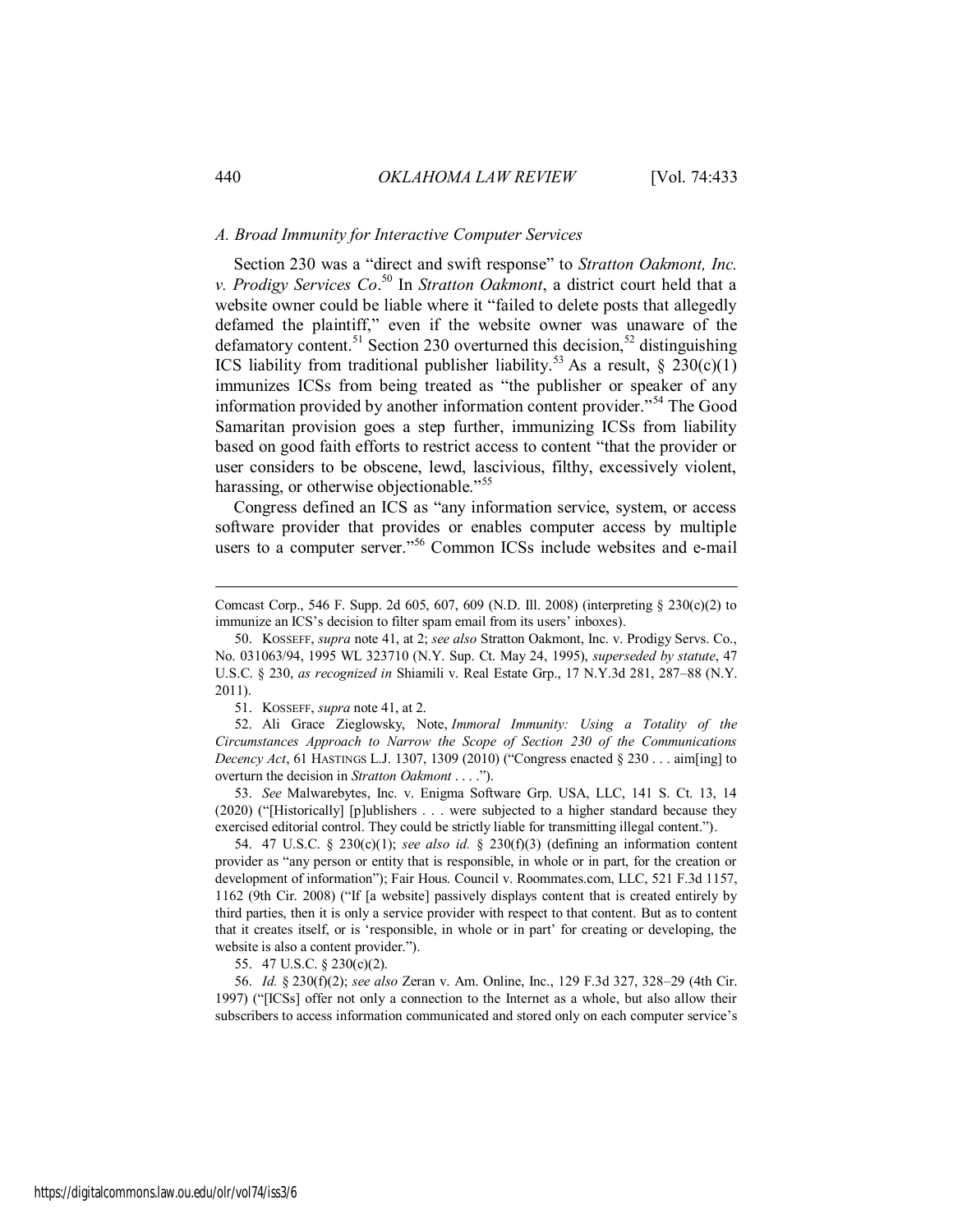providers.<sup>57</sup> Congress specifically defined an "access software provider" as "a provider of software . . . or enabling tools that . . . filter, screen, allow, or disallow content."<sup>58</sup> Important for purposes of this Comment, anti-malware software qualifies as an access software provider and is afforded the immunity provided by Section 230.<sup>59</sup>

## *B. The Good Samaritan Provision*

The Good Samaritan provision provides sweeping immunity to  $ICSs$ .<sup>60</sup> Such immunity encourages ICSs to filter out harmful material by "immunizing them from liability where those efforts failed."<sup>61</sup> In effect, Good Samaritan immunity serves Section 230's original purpose of preventing minors from accessing harmful material online.<sup>62</sup>

Several courts have determined that if a plaintiff adequately pleads that an ICS lacks good faith under the Good Samaritan provision, immunity is

58. 47 U.S.C. § 230(f)(4).

59. Zango, Inc. v. Kaspersky Lab, Inc., 568 F.3d 1169, 1175 (9th Cir. 2009) ("Kaspersky is an 'access software provider' because, by providing anti-malware software, it 'provide[s] software . . . or enabling tools that . . . filter, screen, allow, or disallow content." (quoting 47 U.S.C. § 230(f)(4))).

60. 47 U.S.C. § 230(c); *see also* Zango, Inc. v. Kaspersky Lab, Inc., No. C07-0807- JCC, 2007 WL 5189857, at \*3 (W.D. Wash. Aug. 28, 2007), *aff'd*, 568 F.3d 1169 (9th Cir. 2009) ("Courts interpreting  $\lbrack \S 230(c)(2) \rbrack s \rbrack$  immunity have found it to be 'quite robust.""); Kyle Langvardt, *Regulating Online Content Moderation*, 106 GEO. L.J. 1353, 1369–70  $(2018)$  ("Section 230(c)(2) was intended as a 'Good Samaritan' provision to prevent platforms from assuming new tort liabilities when they took on the job of content moderation."). *See generally* Mike Masnick, *Masnick's Impossibility Theorem: Content Moderation at Scale Is Impossible to Do Well*, TECHDIRT (Nov. 20, 2019, 9:31 AM), https://www.techdirt.com/articles/20191111/23032743367/masnicks-impossibility-theoremcontent-moderation-scale-is-impossible-to-do-well.shtml (describing the challenges in moderating content).

61. Goddard v. Google, Inc., No. C 08-2738 JF (PVT), 2008 WL 5245490, at \*6 (N.D. Cal. Dec. 17, 2008).

62. 47 U.S.C. § 230(b)(4) (stating that § 230(b)'s purpose is "to remove disincentives for the development and utilization of blocking and filtering technologies that empower parents to restrict their children's access to objectionable or inappropriate online material").

individual proprietary network. AOL is just such an interactive computer service." (citation omitted)).

<sup>57.</sup> *Fair Hous. Council*, 521 F.3d at 1162 n.6 ("Today, the most common interactive computer services are websites."); *see also Malwarebytes, Inc.*, 141 S. Ct. at 14 ("[Section  $230(c)(1)$ ] ensures that a company (like an e-mail provider) can host and transmit third-party content without subjecting itself to the liability that sometimes attaches to the publisher or speaker of unlawful content.").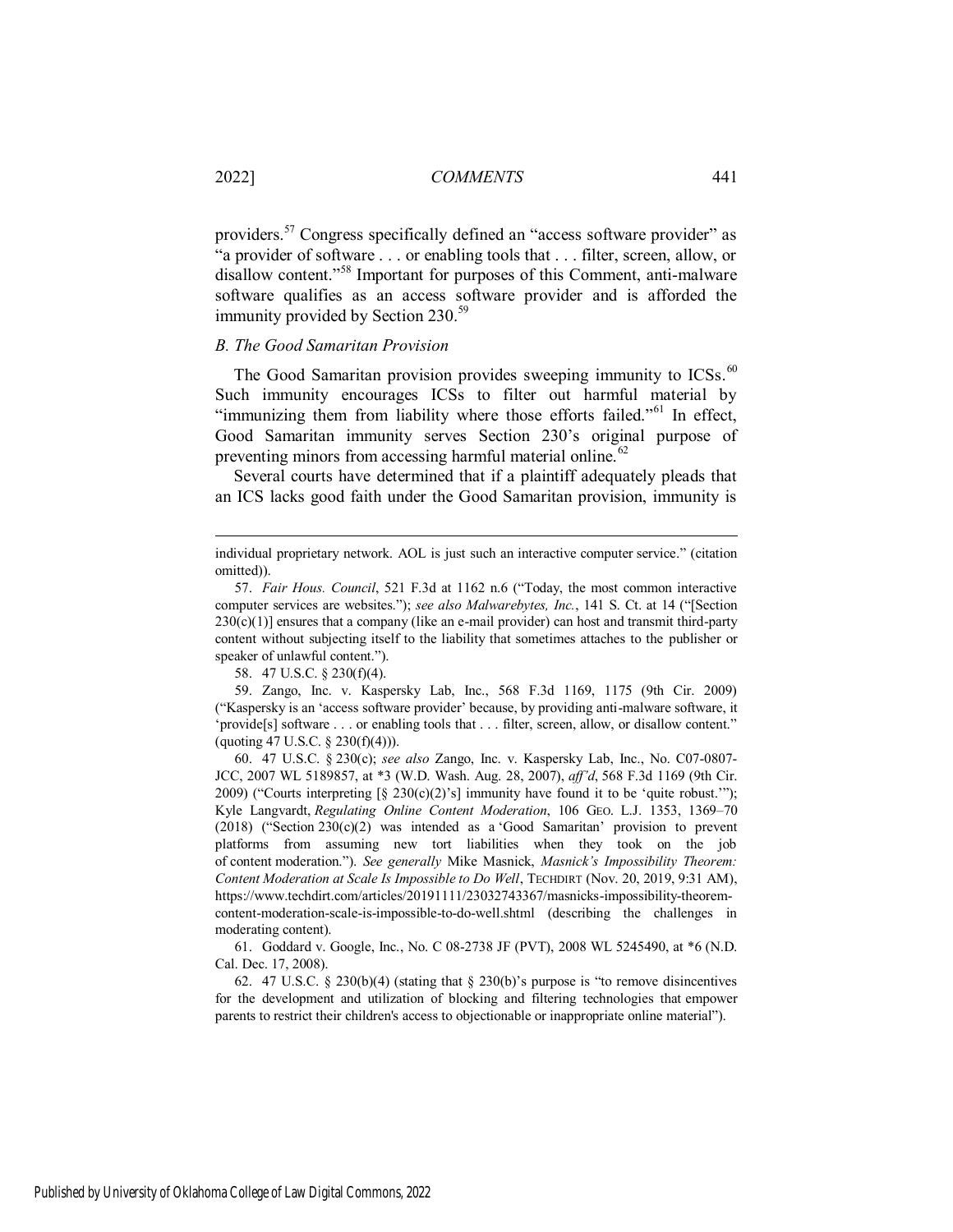unavailable.<sup>63</sup> These holdings stem from the plain language of the provision, immunizing actions "taken in good faith."<sup>64</sup> Despite this, the phrase "good faith" lacks a specific definition from courts and Congress alike.<sup>65</sup> Similarly, the phrase "otherwise objectionable" has not been adequately delineated. The Ninth Circuit has noted that determining whether content is "objectionable" under the Good Samaritan provision is necessarily subjective.<sup>66</sup>

While  $\S 230(c)(1)$  has been the subject of litigation more frequently than its counterpart,  $67$  the Good Samaritan provision has garnered significant publicity in recent years.<sup>68</sup> The conversation frequently concerns the phrase

64. Song Fi Inc. v. Google, Inc., 108 F. Supp. 3d 876, 882 (N.D. Cal. 2015) (quoting 47 U.S.C.  $\S$  230(c)(2)(A)).

68. *See* Ailan Evans, *Is Anything Actually Going to Happen to Facebook?*, DAILY CALLER (Oct. 18, 2021, 8:25 PM ET), https://dailycaller.com/2021/10/18/facebook-section-

<sup>63.</sup> *See* e360Insight, LLC v. Comcast Corp., 546 F. Supp. 2d 605, 609 (N.D. Ill. 2008) (suggesting that if the plaintiff had adequately pled that the defendant lacked good faith, immunity would not have extended); *see also* Smith v. Trusted Universal Standards in Elec. Transactions, Inc., No. 09-4567 (RBK/KMW), 2010 WL 1799456, at \*5, \*7–8 (D.N.J. May 4, 2010) (refusing to extend immunity to the defendant after plaintiff alleged Comcast acted in bad faith when it blocked emails); e-ventures Worldwide, LLC v. Google, Inc., No. 2:14– cv–646–FtM–PAM–CM, 2017 WL 2210029, at \*3 (M.D. Fla. Feb. 8, 2017) (denying Google's immunity under the Communications Decency Act because e-ventures raised a genuine issue of material fact as to whether Google removed e-venture's websites in "good faith"); Nat'l Numismatic Certification, LLC v. eBay, Inc., No. 6:08-cv-42-Orl-19GJK, 2008 WL 2704404, at \*24 (M.D. Fla. July 8, 2008) (denying eBay's motion to dismiss under § 230(c)(2) because eBay allegedly acted "in bad faith"); *Goddard*, 2008 WL 5245490, at \*6 (immunizing Google under § 230(c)(2) because plaintiff did not allege bad faith). *But see* Holomaxx Techs. v. Microsoft Corp., 783 F. Supp. 2d 1097, 1105 (N.D. Cal. 2011) ("Although Holomaxx pleads conclusorily [sic] that Microsoft acted in bad faith, the appropriate question is whether Holomaxx has 'pled an absence of good faith.'").

<sup>65.</sup> An executive order from President Trump in May 2020 attempted to delineate the bounds of "good faith," suggesting lack of good faith if actions are "deceptive, pretextual, or inconsistent with a provider's terms of service; or . . . taken after failing to provide adequate notice, reasoned explanation, or a meaningful opportunity to be heard." Exec. Order No. 13,925, 85 Fed. Reg. 34,079, 34,081 (May 28, 2020), https://www.govinfo.gov/content/ pkg/FR-2020-06-02/pdf/2020-12030.pdf.

<sup>66.</sup> Enigma Software Grp. USA, LLC v. Malwarebytes, Inc., 946 F.3d 1040, 1044 (9th Cir. 2019), *cert. denied*, 141 S. Ct. 13 (2020) ("[T]he provision establishes a subjective standard whereby internet users and software providers decide what online material is objectionable.").

<sup>67.</sup> Nicholas Conlon, *Freedom to Filter Versus User Control: Limiting the Scope of § 230(c)(2) Immunity*, 2014 U. ILL. J.L. TECH. & POL'Y 105, 114 ("Subsection (c)(1) has been the subject of far more litigation than subsection  $(c)(2) \ldots$ .").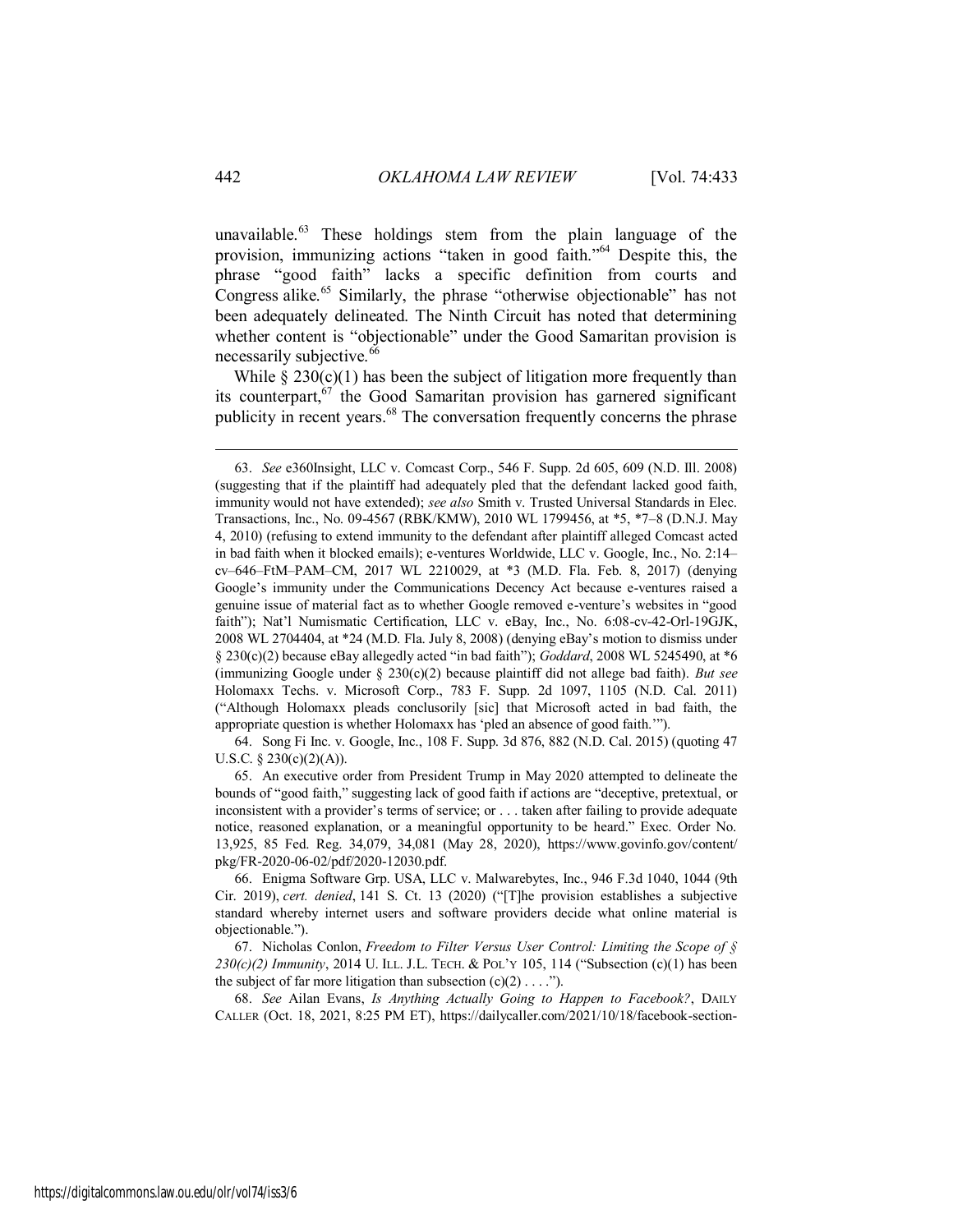"otherwise objectionable" in the context of online speech.<sup>69</sup> One of many proposed amendments to the provision came from the Justice Department.<sup>70</sup> Other proposals have advocated amending the act to mitigate online censorship,  $\frac{71}{1}$  with some having proposed to repeal Section 230 entirely.<sup>72</sup> Notably, Senator Wyden and former Representative Cox opposed proposals to repeal the act, suggesting that it would close "the many online avenues that ordinary citizens currently use to express themselves.<sup> $373$ </sup> Instead, they encouraged Congress to "examine whether it's possible to amend Section

69. *See* Matt Schruers, *What Is Section 230's "Otherwise Objectionable" Provision?*, DISCO (July 29, 2020), https://www.project-disco.org/innovation/072920-what-is-section-230s-otherwise-objectionable-provision/.

70. Press Release, U.S. Dep't of Just., The Justice Department Unveils Proposed Section 230 Legislation (Sept. 23, 2020), https://www.justice.gov/opa/pr/justice-departmentunveils-proposed-section-230-legislation; *see also Department of Justice's Review of Section 230 of the Communication's Decency Act of 1996*, U.S. DEP'T JUST. ARCHIVES, https://www. justice.gov/ag/department-justice-s-review-section-230-communications-decency-act-1996 (last visited Mar. 22, 2022) (suggesting a replacement of "otherwise objectionable" with more definitive language and, therefore, extending immunity to good faith efforts to remove material that is "unlawful" or "promotes terrorism"); Mike Masnick, *Justice Department Releases Its Dangerous & Unconstitutional Plan to Revise Section 230*, TECHDIRT (Sept. 24, 2020, 9:28 AM), https://www.techdirt.com/articles/20200923/14472345369/justicedepartment-releases-dangerous-unconstitutional-plan-to-revise-section-230.shtml [hereinafter Masnick, *Justice Department*] (criticizing the proposal as a content-based regulation of speech and thus unconstitutional under the First Amendment).

71. *See* Stop the Censorship Act of 2020, H.R. 7808, 116th Cong. § 2 (2020); Stop Suppressing Speech Act of 2020, S. 4828, 116th Cong. § 2 (2020); Ending Support for Internet Censorship Act, S. 1914, 116th Cong. § 2 (2019).

72. *See* COVID-Related Tax Relief Act of 2020, S. 5085, 116th Cong. § 2 (2020); Abandoning Online Censorship Act, H.R. 8896, 116th Cong. § 2 (2020); A Bill to Repeal Section 230 of the Communications Act of 1934, S. 5020, 116th Cong. (2020).

73. Ron Wyden & Chris Cox, Opinion, *Don't Let Donald Trump Crush Internet Free Speech*, USA TODAY (Dec. 18, 2020, 2:33 PM), https://www.usatoday.com/story/opinion/ 2020/12/18/section-230-and-complications-free-speech-internet-column/3928033001/. Specifically, the authors argued against former President Trump's demand to repeal Section 230 entirely. *Id.*

<sup>230-</sup>frances-haugen/ (describing proposed amendments to Section 230 in September and October of 2021); Eric Goldman, *Section 230 Year-in-Review for 2020*, TECH. & MKTG. L. BLOG (Jan. 11, 2021), https://blog.ericgoldman.org/archives/2021/01/section-230-year-inreview-for-2020.htm ("Over two dozen Section 230 reform or repeal bills were introduced in Congress' 116th session."); Tom Kulik, *A Lack of (Good) Faith III: Rethinking Section 230 for the 21st Century*, ABOVE L. (Oct. 26, 2020, 11:18 AM), https://abovethelaw.com/2020/ 10/a-lack-of-good-faith-iii-rethinking-section-230-for-the-21st-century/ ("Who would have thought that the [2020] election season would have vaulted Section 230 of the Communications Decency Act into the forefront of the electoral conversation?").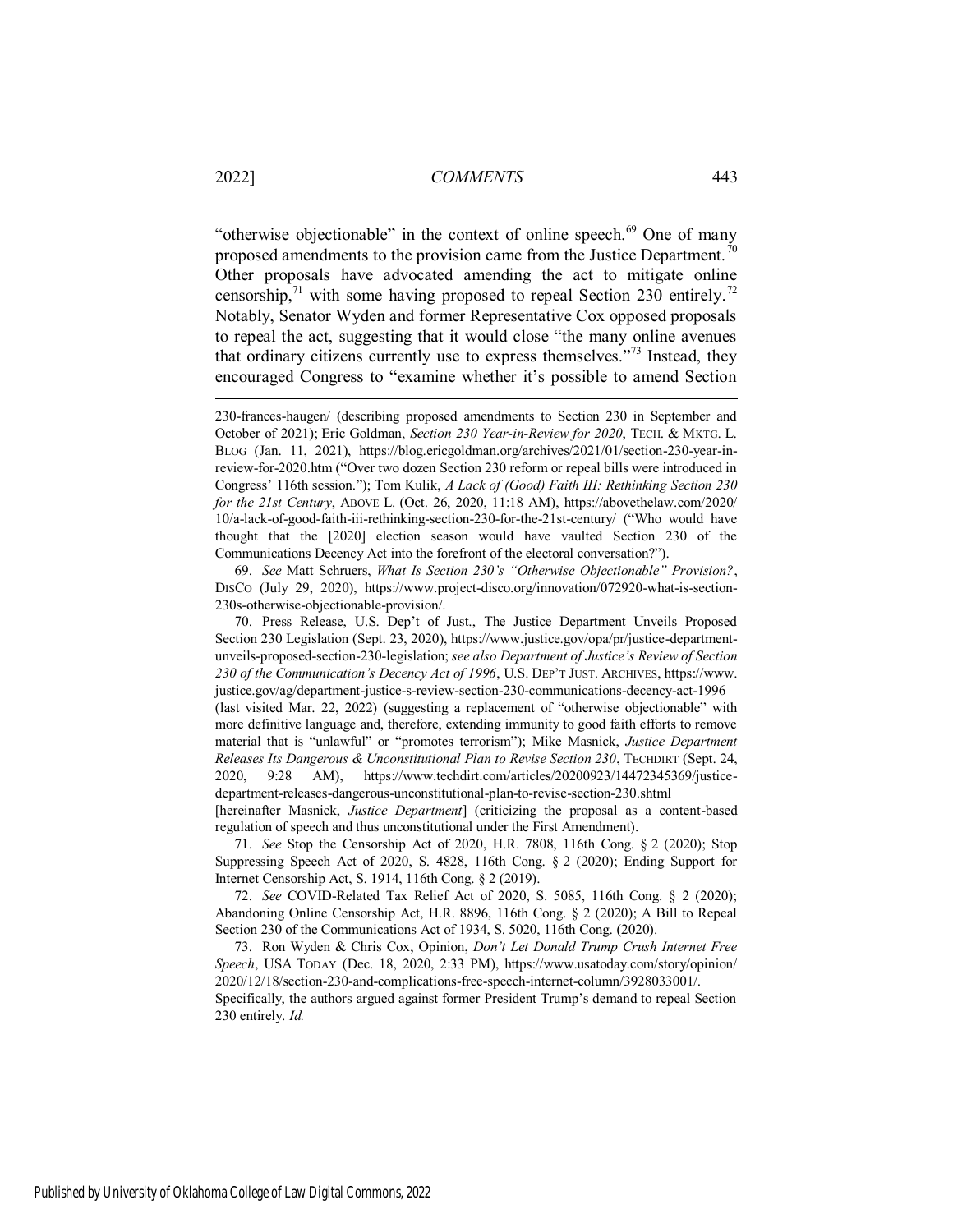230 without doing more harm than good."<sup>74</sup> While the Good Samaritan provision faces increasing scrutiny, Congress has declined to amend it.

## *C. "Otherwise Objectionable" and Relevant Caselaw*

The Ninth Circuit's holding in *Enigma* articulated a limit to the definition of "otherwise objectionable."<sup>75</sup> Specific interpretations of the phrase are scarce, but the Ninth Circuit was not the first court to determine its finite scope. Many courts that have done so, however, are in the Ninth Circuit.<sup>76</sup> This geographic pattern is likely because of the sheer number of tech companies in Silicon Valley.<sup>77</sup>

<span id="page-12-1"></span><span id="page-12-0"></span>While broad immunity under the Good Samaritan provision is well established,<sup>78</sup> absolute immunity is not guaranteed.<sup>79</sup> Some courts have applied limited immunity when interpreting "otherwise objectionable."<sup>80</sup> For example, a California district court declined to extend immunity to YouTube when it removed a user's video, claiming it was "otherwise objectionable."<sup>81</sup> YouTube asserted that the plaintiff's video violated its terms of service because it used automated technologies to inflate the

 $\overline{a}$ 

76. *See* Song Fi Inc. v. Google, Inc., 108 F. Supp. 3d 876, 882–84 (N.D. Cal. 2015); Sherman v. Yahoo! Inc., 997 F. Supp. 2d 1129, 1138 (S.D. Cal. 2014); PC Drivers Headquarters, LP v. Malwarebytes Inc., 371 F. Supp. 3d 652, 662 (N.D. Cal. 2019); Holomaxx Techs. v. Microsoft Corp., 783 F. Supp. 2d 1097, 1104 (N.D. Cal. 2011).

77. *See Silicon Valley Map of Tech Companies and Startups*, EMPLOYBL (Mar. 10, 2020), https://www.employbl.com/blog/silicon-valley-companies-map (linking a list of 262 tech companies in Silicon Valley as of March 2020). *See generally* Alexis C. Madrigal, *Silicon Valley Abandons the Culture That Made It the Envy of the World*, ATLANTIC (Jan. 15, 2020), https://www.theatlantic.com/technology/archive/2020/01/why-silicon-valley-and-bigtech-dont-innovate-anymore/604969/ ("From Apple to Facebook, Silicon Valley's freewheeling ecosystem of new, nimble corporations created massive wealth and retilted the world's economic axis.").

78. Murphy v. Twitter, Inc., 274 Cal. Rptr. 3d 360, 363 (Cal. Ct. App. 2021) ("Under section 230, interactive computer service providers have broad immunity . . . .").

79. *See* Fair Hous. Council v. Roommates.Com, LLC, 521 F.3d 1157, 1174 (9th Cir. 2008) (noting that close cases "must be resolved in favor of immunity").

80. *See, e.g.*, *Song Fi*, 108 F. Supp. 3d at 882 (declining to interpret "otherwise objectionable" as meaning "anything to which a content provider objects regardless of why it is objectionable").

81. *Id.*

<sup>74.</sup> *Id.*

<sup>75.</sup> Enigma Software Grp. USA, LLC v. Malwarebytes, Inc., 946 F.3d 1040, 1045 (9th Cir. 2019), *cert. denied*, 141 S. Ct. 13 (2020) ("We hold that the phrase 'otherwise objectionable' does not include software that the provider finds objectionable for anticompetitive reasons.").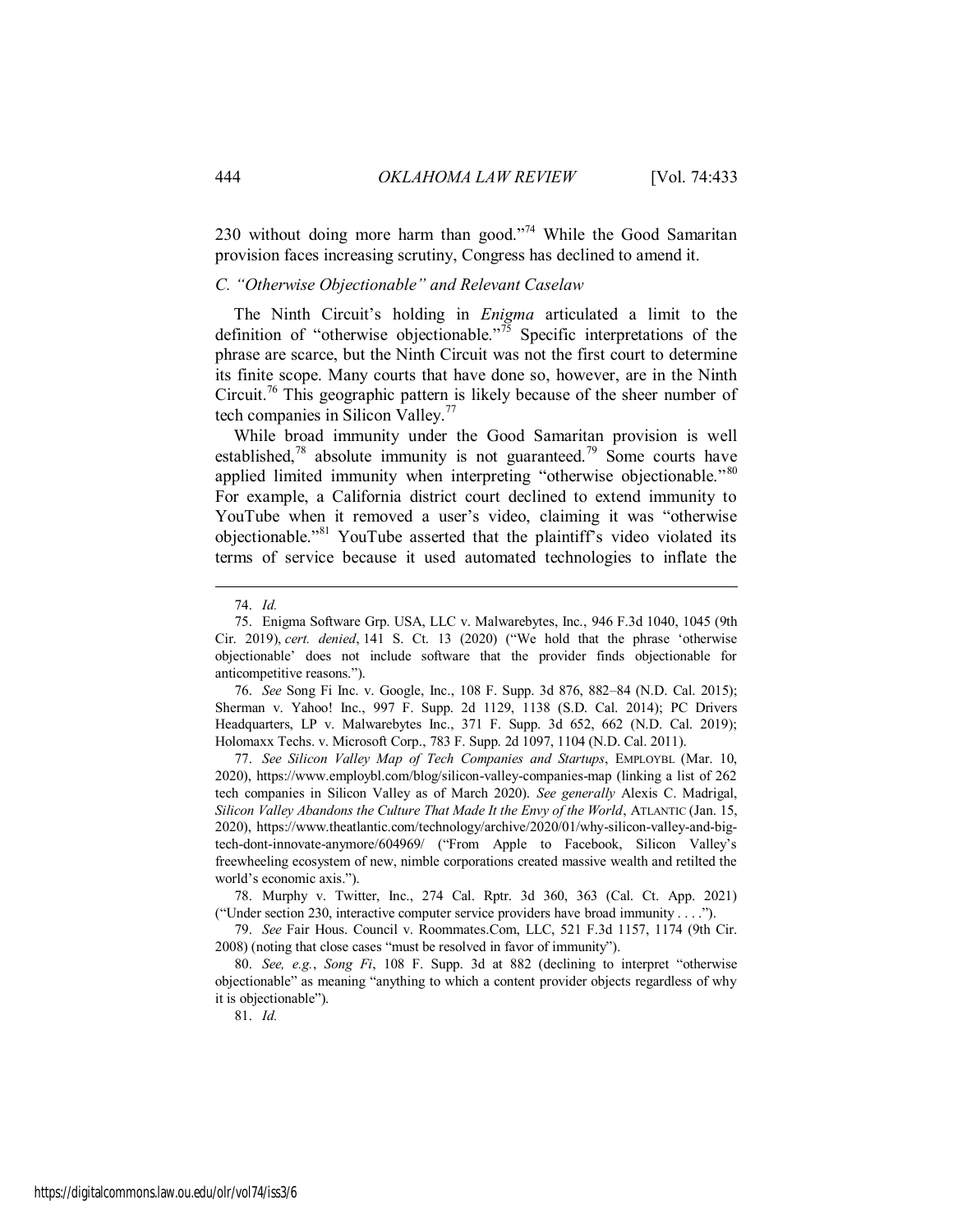video's view count.<sup>82</sup> The court referenced the plain meaning of "otherwise" objectionable," holding that YouTube's decision was not "the kind of selfregulatory editing and screening that Congress intended to immunize."<sup>83</sup>

Another court similarly expressed a limited purview of the phrase, declining to extend "otherwise objectionable" to "any or all information or content.<sup>784</sup> On the other end of the spectrum, however, "otherwise" objectionable" has been interpreted without bounds, immunizing "any action" with little qualification.<sup>85</sup>

Interpreting "otherwise objectionable" is certainly subjective,  $86$  but it is unlikely that Congress intended it to grant complete immunity. Courts are beginning to recognize this, slowly chipping away at the expansive interpretations established in the early years of the internet. $87$  Unless Congress modifies the Good Samaritan provision, courts will continue to apply inconsistent interpretations of the statute, deteriorating an already unpredictable application of the law.

## *III. A New Frontier for "Otherwise Objectionable"*

#### *A. Background*

In *Enigma*, the Ninth Circuit created a novel limitation to "otherwise objectionable."<sup>88</sup> The court denied Malwarebytes's motion to dismiss, holding that when an ICS filters out a competitor's software with anticompetitive animus, it falls outside the scope of immunity provided by

 $\overline{a}$ 

88. *See* Enigma Software Grp. USA, LLC v. Malwarebytes, Inc., 946 F.3d 1040, 1045 (9th Cir. 2019), *cert. denied*, 141 S. Ct. 13 (2020).

<sup>82.</sup> *Id.* at 880.

<sup>83.</sup> *Id.* at 884.

<sup>84.</sup> Sherman v. Yahoo! Inc., 997 F. Supp. 2d 1129, 1138 (S.D. Cal. 2014) (holding that "immunity is inapplicable where Yahoo! did not engage in any form of content analysis of the subject text" before sending an automatic notification that the text was objectionable).

<sup>85.</sup> PC Drivers Headquarters, LP v. Malwarebytes Inc., 371 F. Supp. 3d 652, 660 (N.D. Cal. 2019) ("The phrase 'any action' has only one qualifier for the immunity to apply: that the 'action' is 'taken to enable or make available to information content providers or others the technical means to restrict access to material.'").

<sup>86.</sup> Holomaxx Techs. v. Microsoft Corp., 783 F. Supp. 2d 1097, 1104 (N.D. Cal. 2011) (acknowledging that the "otherwise objectionable" determination is subjective).

<sup>87.</sup> *See Song Fi*, 108 F. Supp. 3d at 884 ("[T]he ordinary meaning of 'otherwise objectionable,' as well as the context, history, and purpose of the Communications Decency Act all counsel against reading 'otherwise objectionable' to mean anything to which a content provider objects regardless of why it is objectionable.").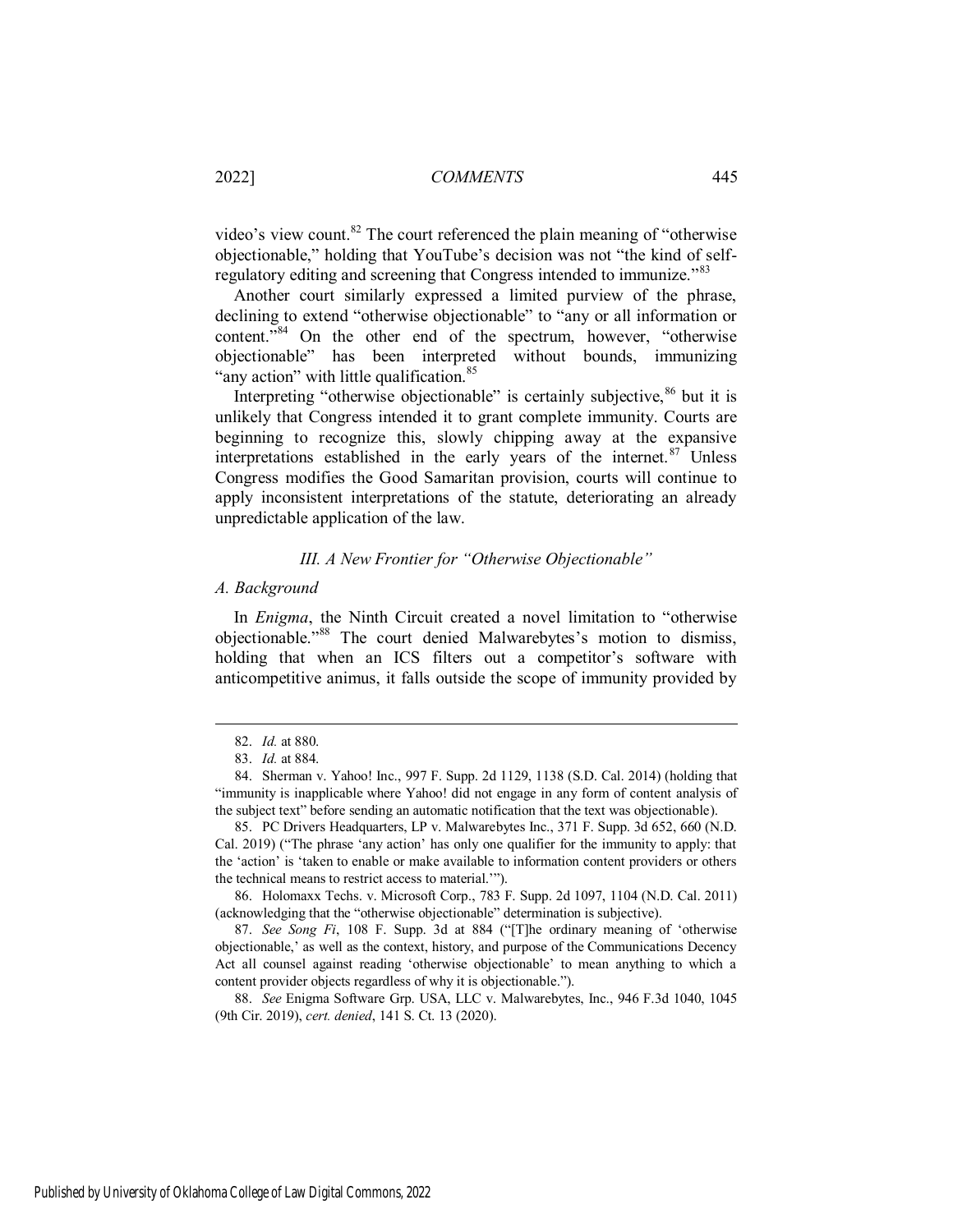the Good Samaritan provision.<sup>89</sup> Specifically, the court held that the broad language of "otherwise objectionable" does not encompass such filtering.  $\frac{90}{2}$ 

Enigma Software Group ("Enigma") is a software company that sells a variety of anti-malware products.<sup>91</sup> Enigma's most popular product, Spyhunter, is purported to "scan for, identify, remove and block malware, potentially unwanted programs ("PUPs") and other objects."<sup>92</sup> The software has received mixed reviews from experts, with one stating it "does what it promises . . . [b]ut competitors deliver much more."<sup>93</sup> Another expert, Bleeping Computer ("Bleeping"),  $94$  critiqued Spyhunter by "making fact based claims . . . about Enigma's dubious product, dubious customer service tactics  $\ldots$  and dubious lawsuits.<sup>"95</sup> In response to this criticism, Enigma sued Bleeping for defamation.<sup>96</sup> The parties settled after Bleeping filed counterclaims against Enigma.<sup>97</sup> As a result, Enigma garnered a

 $\overline{a}$ 

92. *SpyHunter*, ENIGMASOFT, https://www.enigmasoftware.com/products/spyhunter/ #windows (last visited Jan. 4, 2020). *See generally Enigma*, 946 F.3d at 1047 ("PUPs include, for example, what Malwarebytes describes as software that contains 'obtrusive, misleading, or deceptive advertisements, branding or search practices.'"); Chris Hoffman, *PUPs Explained: What Is a "Potentially Unwanted Program"?*, HOW-TO GEEK (Nov. 4, 2015, 6:40 AM EDT), https://www.howtogeek.com/232791/pups-explained-what-is-apotentially-unwanted-program/ ("'Potentially unwanted programs' often arrive bundled with other software and . . . slow [your computer] down, track you, clutter the system, and show you additional advertisements.").

93. Neil J. Rubenking, *Enigma SpyHunter 4 Review*, PCMAG (Mar. 24, 2016), https://www.pcmag.com/reviews/enigma-spyhunter-4.

94. Enigma Software Grp. USA, LLC v. Bleeping Computer LLC, 194 F. Supp. 3d 263, 270 (S.D.N.Y. 2016) (identifying Bleeping as a website offering "information, advice, and resources about computer technology and security").

95. Tim Cushing, *Shady Anti-Spyware Developer Loses Lawsuit Against Competitor Who Flagged Its Software as Malicious*, TECHDIRT (Nov. 14, 2017, 3:36 PM), https://www.techdirt.com/articles/20171112/19434338601/shady-anti-spyware-developerloses-lawsuit-against-competitor-who-flagged-software-as-malicious.shtml.

96. *Bleeping Computer*, 194 F. Supp. 3d at 272. Luckily, Bleeping received \$5,000 from Malwarebytes to fund its legal defense. Cushing, *supra* note 95.

97. *Enigma Software Group Resolves Bleeping Computer Litigation*, CISION (Mar. 3, 2017, 22:48 PM GMT), https://www.prnewswire.com/in/news-releases/enigma-softwaregroup-resolves-bleeping-computer-litigation-615362934.html. While most details of the settlement are confidential, Bleeping disclosed in a post-settlement press release that it had taken down the allegedly defamatory posts about Enigma. *Id.*

<sup>89.</sup> *Id.* at 1052.

<sup>90.</sup> *Id.* at 1045.

<sup>91.</sup> *Products*, ENIGMASOFT, https://www.enigmasoftware.com/products/ (last visited Oct. 5, 2021).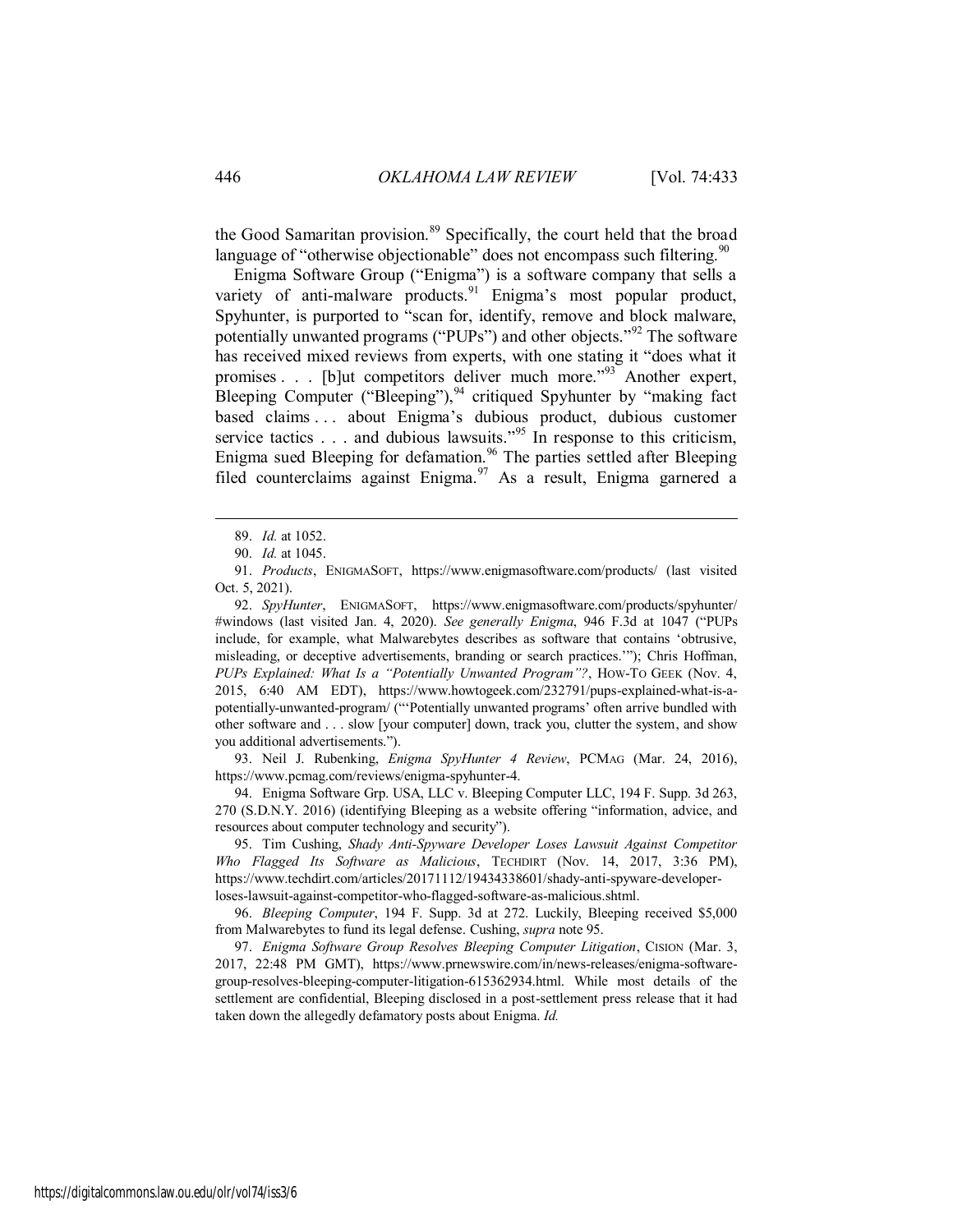questionable reputation, being described by some as "shady" and "litigious."<sup>98</sup>

Enigma and defendant Malwarebytes have been competitors since Malwarebytes's inception in 2008.<sup>99</sup> Like Enigma, Malwarebytes advertises itself as a provider of anti-malware software.<sup>100</sup> Its malware detection services are "designed to scan consumer[s'] computers and to report to consumers in commercial advertisements or promotions any threats, PUPs, malware and viruses for de-installation."<sup>101</sup> In 2016, Malwarebytes listed Enigma as a PUP after revising its qualifying criteria.<sup>102</sup> The effect of this revision was that when a Malwarebytes user attempted to download Enigma's software, "the user was alerted of a security risk and . . . the download was prohibited."<sup>103</sup> This was not the first time Enigma had been filtered out by another company's anti-malware software.<sup>104</sup>

In its complaint, Enigma alleged that Malwarebytes intentionally "configured its software to block users from accessing Enigma's software in order to divert Enigma's customers."<sup>105</sup> The district court<sup>106</sup> granted

99. Enigma Software Grp. USA, LLC v. Malwarebytes, Inc., 946 F.3d 1040, 1047 (9th Cir. 2019), *cert. denied*, 141 S. Ct. 13 (2020).

100. *Malwarebytes Premium*, MALWAREBYTES, https://www.malwarebytes.com/lp/sem/ en/sem2.html?gclid=EAIaIQobChMIvYuz3YjB7AIVC02GCh0etQ4gEAAYASAAEgLovf D BwE (last visited Oct. 5, 2021).

101. PC Drivers Headquarters, LP v. Malwarebytes, Inc., 371 F. Supp. 3d 652, 656 (N.D. Cal. 2019).

102. *Enigma*, 946 F.3d at 1048. The Ninth Circuit describes this revision as including "any program that, according to Malwarebytes, users did not seem to like." *Id. See generally* Hoffman, *supra* note 92 (defining PUPs); Purdy & Klosowski, *supra* note 9 (describing how anti-malware software firms constantly revise criteria for what is deemed a threat online).

103. *Enigma*, 946 F.3d at 1048.

104. *See Enigma Software Group Inc. Responds*, *supra* note 98. Enigma itself reported that it was being filtered out by other software as early as 2004. *Id.*

105. *Enigma*, 946 F.3d at 1044.

<sup>98.</sup> Tim Cushing, *Enigma Software Countersued for Waging a 'Smear Campaign' Against Site It Claimed Defamed It*, TECHDIRT (Aug. 17, 2016, 2:42 PM), https://www. techdirt.com/articles/20160813/15314035235/enigma-software-countersued-waging-smearcampaign-against-site-it-claimed-defamed-it.shtml. In a 2007 announcement, Enigma stated that it had sent out seven cease and desist letters to software companies who listed its software as a "security threat." CagedTech, *Enigma Software Group Inc. Responds to CheckPoint Software and Competing Corporations Listing SpyHunter as a Security Risk*, ENIGMASOFT (July 13, 2007), https://www.enigmasoftware.com/esgi-responds-to-checkpoint -software/ [hereinafter *Enigma Software Group Inc. Responds*].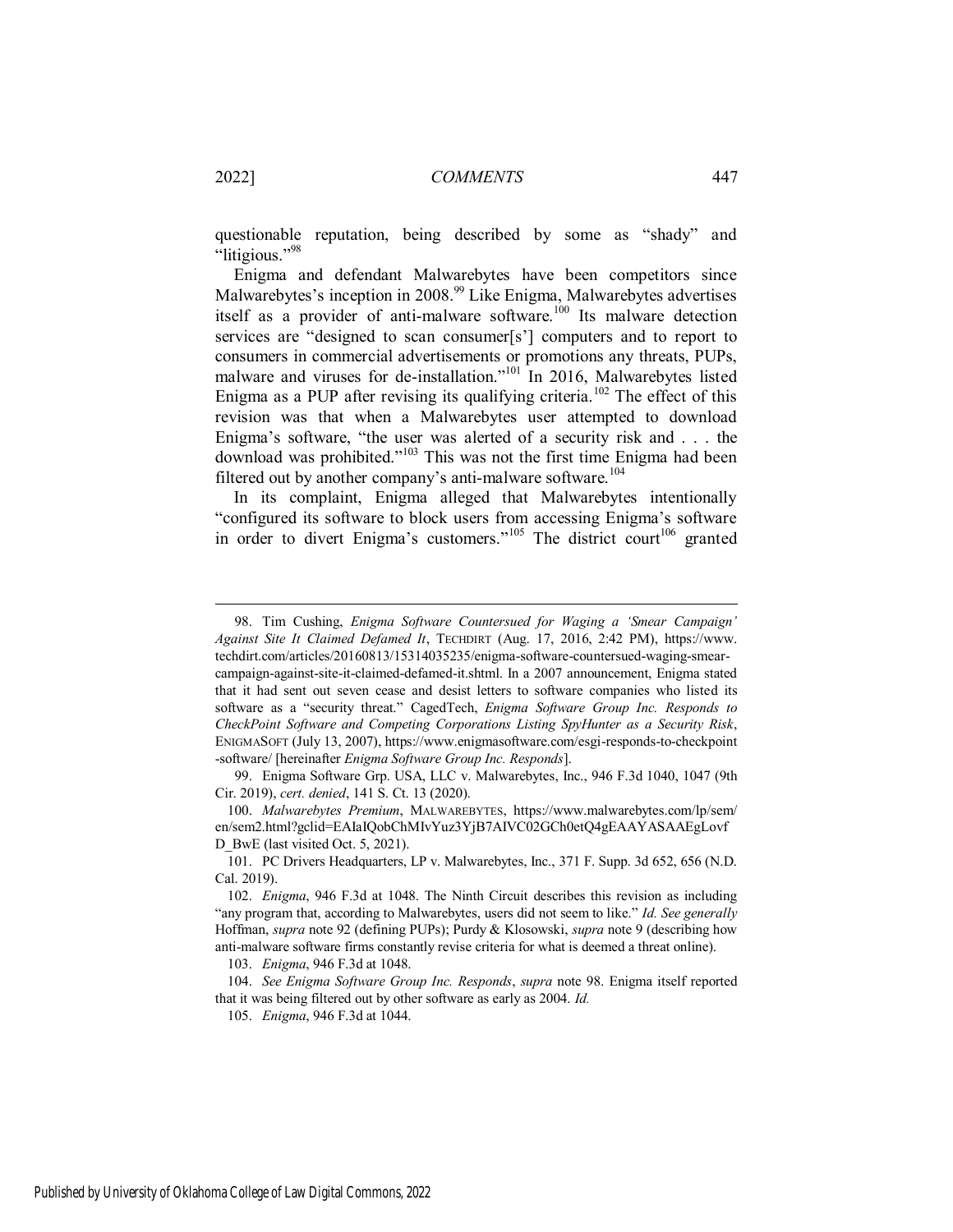Malwarebytes's motion to dismiss, interpreting Ninth Circuit precedent in *Zango, Inc. v. Kaspersky Lab, Inc.* "to mean that anti-malware software providers are free to block users from accessing any material that those providers, in their discretion, deem to be objectionable."<sup>107</sup>

The Ninth Circuit disagreed with the district court's reliance on *Zango*. <sup>108</sup> Nevertheless, *Zango* may be the most persuasive case leading to the holding in *Enigma*. In *Zango*, the Ninth Circuit analyzed claims against software provider Kaspersky Lab for, among other things, tortious interference with contractual rights and unjust enrichment.<sup>109</sup> Kaspersky's software "detects malware that may be present [online] that a computer user is about to download."<sup>110</sup> Zango alleged that Kaspersky, in essence, disabled its toolbar from customers' computers.<sup>111</sup> The *Zango* court held that Kaspersky, as a provider of an ICS, was entitled to immunity under the Good Samaritan provision.<sup>112</sup>

Perhaps more influential than *Zango*'s holding itself is Judge Fisher's concurrence.<sup>113</sup> Judge Fisher expressed concern that providing excessively broad immunity under the Good Samaritan provision would be inconsistent with congressional intent.<sup>114</sup> Excessively broad immunity, according to Judge Fisher, could be problematic if "providers of blocking software were to be given free license to *unilaterally* block the dissemination of material by content providers."<sup>115</sup> He warned against construing "otherwise objectionable" in a way that allowed for abuse by a software provider

<sup>106.</sup> While Enigma originally filed its claim in New York state court, the New York court granted a motion to transfer to the Northern District of California because "the conduct at issue had national reach." *Id.* at 1048.

<sup>107.</sup> *Id.* (citing Zango, Inc. v. Kaspersky Lab, Inc., 568 F.3d 1169 (9th Cir. 2009)).

<sup>108.</sup> *Id.* at 1049–50.

<sup>109.</sup> *Zango*, 568 F.3d at 1172.

<sup>110.</sup> *Id.* at 1171.

<sup>111.</sup> *Id.*

<sup>112.</sup> *Id.* at 1177–78. Notably, Zango did not allege in its complaint whether Kaspersky's action was done in good faith. *See id.* at 1178 n.1 (Fisher, J., concurring) (indicating that Zango waived its argument for a good faith limitation to immunity by making the argument only in reply).

<sup>113.</sup> *See, e.g.*, Enigma Software Grp. USA, LLC v. Malwarebytes, Inc., 946 F.3d 1040, 1045 (9th Cir. 2019), *cert. denied*, 141 S. Ct. 13 (2020) (citing the warnings from Judge Fisher's concurrence as grounds to reverse the district court decision).

<sup>114.</sup> *Zango*, 568 F.3d at 1178 (Fisher, J., concurring).

<sup>115.</sup> *Id.*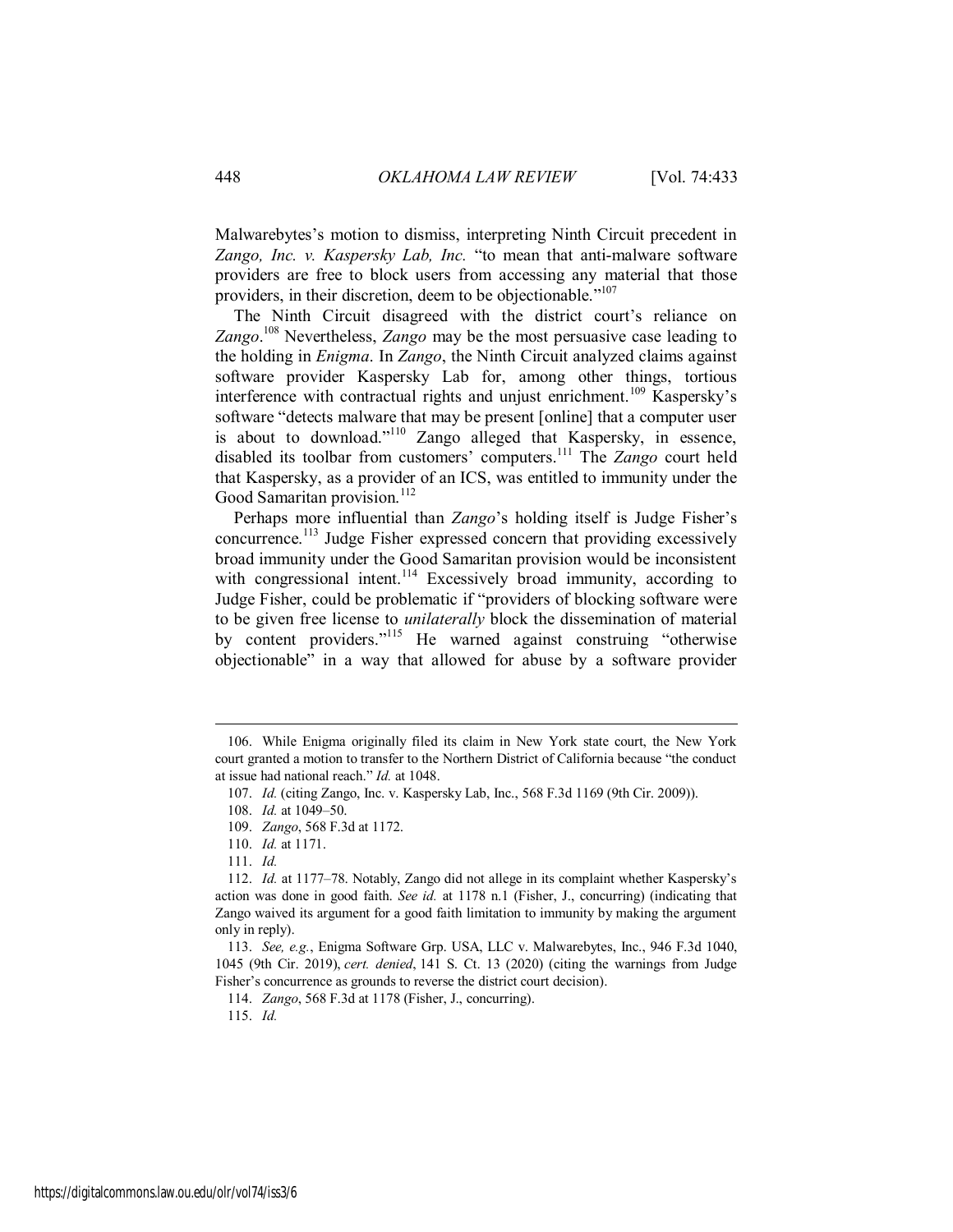seeking to "block content for anticompetitive purposes or merely at its malicious whim."<sup>116</sup>

In contrast to the district court, the Ninth Circuit refused to rely on *Zango*. <sup>117</sup> Specifically, the *Enigma* court emphasized that the issue in *Zango* was whether Section 230 immunity extended to software providers at all,<sup>118</sup> not "whether there were limitations on a provider's discretion to declare online content 'objectionable.'"<sup>119</sup> Instead, the Ninth Circuit held that Section 230 does not immunize "blocking a competitor's program for anticompetitive reasons," and since Enigma pled specifically that Malwarebytes's actions *were* anticompetitive, Malwarebytes was not entitled to Section 230 immunity.<sup>120</sup>

The Ninth Circuit rejected Malwarebytes's assertion that because it was an ICS—even if it acted with anticompetitive intent—it qualified for immunity.<sup>121</sup> The court described the assertion as being "contrary" to the history and purpose of the provision.<sup>122</sup> In sum, the Ninth Circuit held that allowing Malwarebytes to exercise unbridled discretion to determine what is "objectionable" would "enable and potentially motivate internet-service providers to act for their own, and not the public, benefit."<sup>123</sup> Such discretion would contradict Congress's express user control policy.<sup>124</sup>

Nevertheless, the Ninth Circuit acknowledged the importance of allowing ICSs to possess some discretion to filter online threats, such as spam and malware, and thus refused to interpret the Good Samaritan

<sup>116.</sup> *Id.*

<sup>117.</sup> *Enigma*, 946 F.3d at 1049 ("District courts nationwide have grappled with the issues discussed in *Zango*'s majority and concurring opinions, and have reached differing results.").

<sup>118.</sup> *Id.* at 1050.

<sup>119.</sup> *Id.* at 1049.

<sup>120.</sup> *Id.* at 1052.

<sup>121.</sup> *Id.* at 1051.

<sup>122.</sup> *Id.*

<sup>123.</sup> *Id.* (citing Zango, Inc. v. Kaspersky Lab, Inc., 568 F.3d 1169, 1178 (9th Cir. 2009) (Fisher, J., concurring)).

<sup>124.</sup> *Id.* ("Immunity for filtering practices aimed at suppressing competition, rather than protecting internet users, would lessen user control over what information they receive, contrary to Congress's stated policy."). An express policy of Section 230 is "to encourage the development of technologies which maximize user control over what information is received by individuals, families, and schools." 47 U.S.C. § 230(b)(3).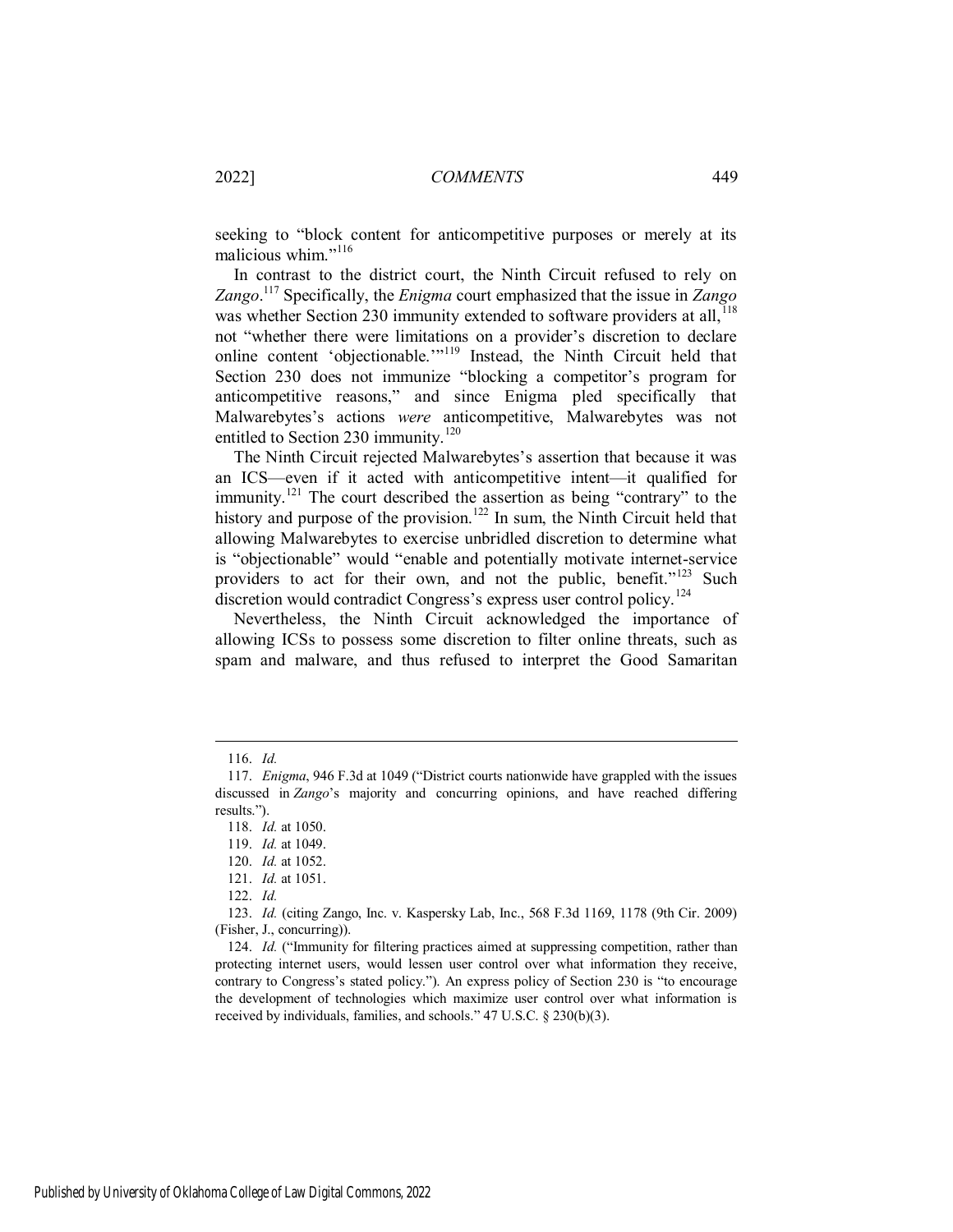provision too narrowly.<sup>125</sup> Three months after *Enigma*, a California district court immunized a software company that allegedly filtered out another company for anticompetitive reasons.<sup>126</sup> The court held that because the plaintiff was not a direct competitor of the defendant, *Enigma*'s holding did not preclude the defendant from the Good Samaritan provision's immunity.<sup>127</sup> This tapering of *Enigma* suggests that although the Ninth Circuit's holding was novel, it was also limited.

## *B.* Enigma*'s Holding Solidified (For Now)*

On October 9, 2020, the Supreme Court denied Malwarebytes's petition for writ of certiorari, ending the *Enigma* saga and solidifying the Ninth Circuit's interpretation of what falls within the purview of "otherwise objectionable. $\frac{128}{128}$  Justice Thomas issued a statement with the denial,  $129$ suggesting that an unnecessarily broad interpretation of Section 230 would result in "serious consequences."<sup>130</sup>

Justice Thomas touched briefly on the Good Samaritan provision, writing, "Where Congress uses a particular phrase in one subsection and a different phrase in another, we ordinarily presume that the difference is meaningful."<sup>131</sup> Notably, Justice Thomas suggested that courts should apply the statutory interpretation canon *ejusdem generis* when interpreting the Good Samaritan provision.<sup>132</sup> In *Enigma*, however, the Ninth Circuit

 $\overline{a}$ 

129. *Malwarebytes, Inc.*, 141 S. Ct. at 14 ("I write to explain why, in an appropriate case, we should consider whether the text of this increasingly important statute aligns with the current state of immunity enjoyed by Internet platforms.").

130. *Id.* at 18.

131. *Id.* at 16.

132. *See id. See generally In re* Pangang Grp. Co., LTD., 901 F.3d 1046, 1056 (9th Cir. 2018) ("The canon of ejusdem generis refers to the inference that a general term in a list

<sup>125.</sup> *Enigma*, 946 F.3d at 1052 ("Congress wanted to give internet users tools to avoid . . . harassing materials. Spam, malware and adware could fairly be . . . called 'otherwise objectionable' . . . .").

<sup>126.</sup> Asurvio LP v. Malwarebytes Inc., No. 5:18-CV-05409-EJD, 2020 WL 1478345, at \*1 (N.D. Cal. Mar. 26, 2020).

<sup>127.</sup> *Id.* at \*5.

<sup>128.</sup> *See* Malwarebytes, Inc. v. Enigma Software Grp. USA, LLC, 141 S. Ct. 13, 13 (2020). After denial of certiorari, Enigma attempted to revive its litigation with Malwarebytes on alternative claims, including violations of the Lanham Act, New York state law, and various tort allegations. *See* Enigma Software Grp. USA, LLC v. Malwarebytes, Inc., No. 5:17-cv-02915-EJD, 2021 WL 3493764, at \*1 (N.D. Cal. Aug. 9, 2021). A district court judge granted Malwarebytes's motion to dismiss for failure to state a claim on non-Section 230 grounds. *Id.* at \*11.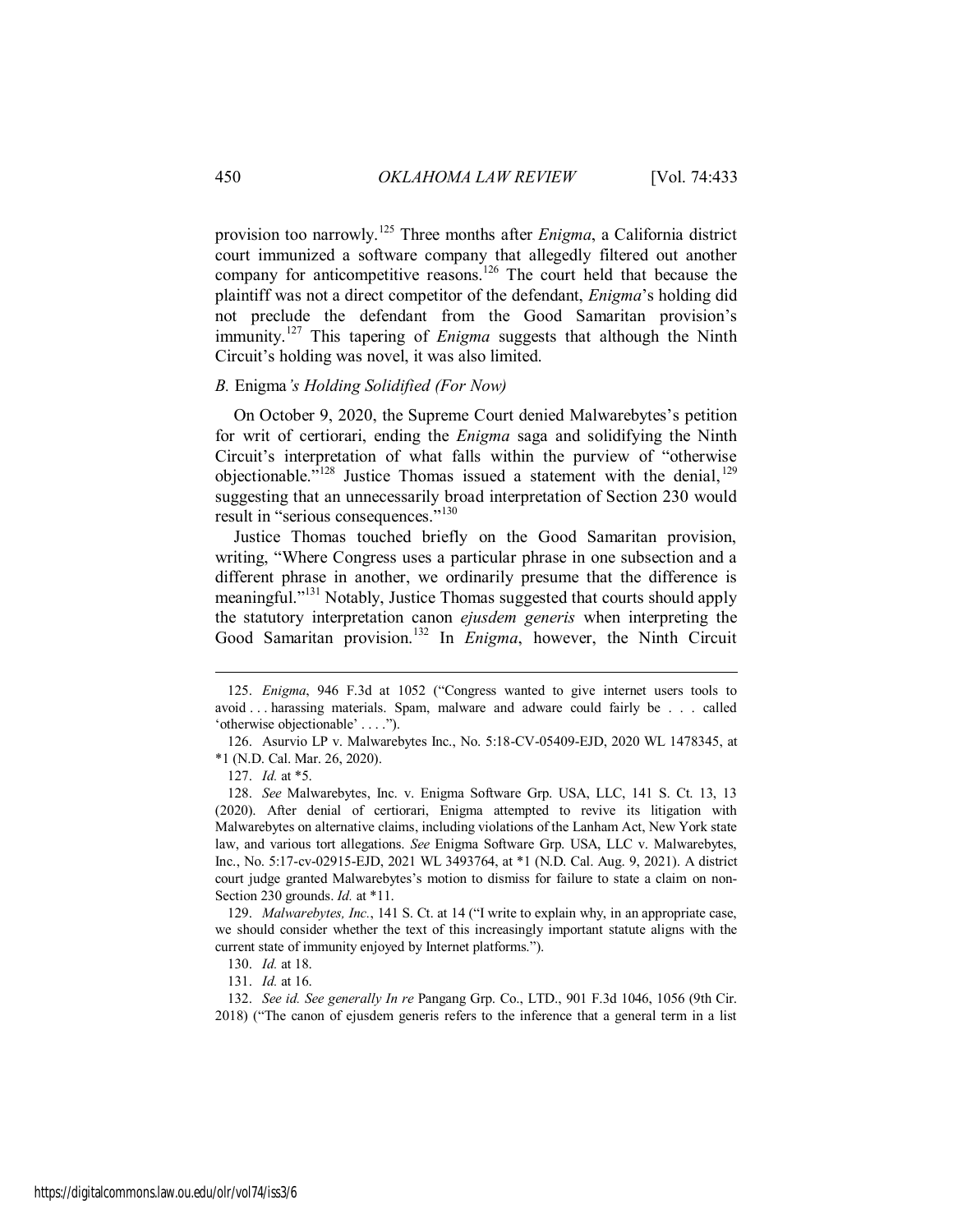rejected applying the canon: "[W]e do not . . . determine the precise relationship between the term 'otherwise objectionable' and the seven categories that precede it."<sup>133</sup> Despite this inconsistency, Justice Thomas's statement doesn't appear to be designed to provide guidance to lower courts but rather is an open invitation to bring a Section 230 case to the Court (just a different Section 230 case, apparently).<sup>134</sup>

As a result of the Supreme Court's denial of certiorari, the future of Section 230's "otherwise objectionable" catchall is left to each lower court's determination. Undoubtedly, the Ninth Circuit's holding in *Enigma* is remarkably persuasive authority for courts facing similar issues. Nevertheless, without Supreme Court guidance and absent congressional intervention, software companies acting outside the scope of the Ninth Circuit's authority potentially have complete discretion to filter out competitors for anticompetitive reasons, abusing both Section 230's express user control policy and antitrust law.

## *IV. Antitrust Implications*

While *Enigma* did not directly implicate antitrust law,<sup>135</sup> both Section 230 and antitrust law share a similar policy goal: protecting competition.<sup>136</sup> Congress intended for Section 230 to "preserve the vibrant and competitive

<sup>&#</sup>x27;should be understood as a reference to subjects akin to th[ose] with specific enumeration.'" (alteration in original) (quoting Ali v. Fed. Bureau of Prisons, 552 U.S. 214, 223 (2008))).

<sup>133.</sup> Enigma Software Grp. USA, LLC v. Malwarebytes, Inc., 946 F.3d 1040, 1052 (9th Cir. 2019), *cert. denied*, 141 S. Ct. 13 (2020).

<sup>134.</sup> *Malwarebytes, Inc.*, 141 S. Ct. at 18 ("Without the benefit of briefing on the merits, we need not decide today the correct interpretation of § 230. But in an appropriate case, it behooves us to do so.").

<sup>135.</sup> *See* Enigma Software Grp. USA LLC v. Malwarebytes Inc., No. 5:17-CV-02915- EJD, 2017 WL 5153698, at \*1 (N.D. Cal. Nov. 7, 2017) (listing the causes of action as false advertising under the Lanham Act, violations of New York state law, tortious interference with contractual relations, and tortious interference with business relations).

<sup>136.</sup> *Enigma*, 946 F.3d at 1051 ("Congress . . . gave providers discretion to identify objectionable content in large part to protect competition, not suppress it."); Dina Srinivasan, *The Antitrust Case Against Facebook: A Monopolist's Journey Towards Pervasive Surveillance in Spite of Consumers' Preference for Privacy*, 16 BERKELEY BUS. L.J. 39, 91 (2019) (stating that antitrust laws "regulate a range of conduct that harms the competitive process").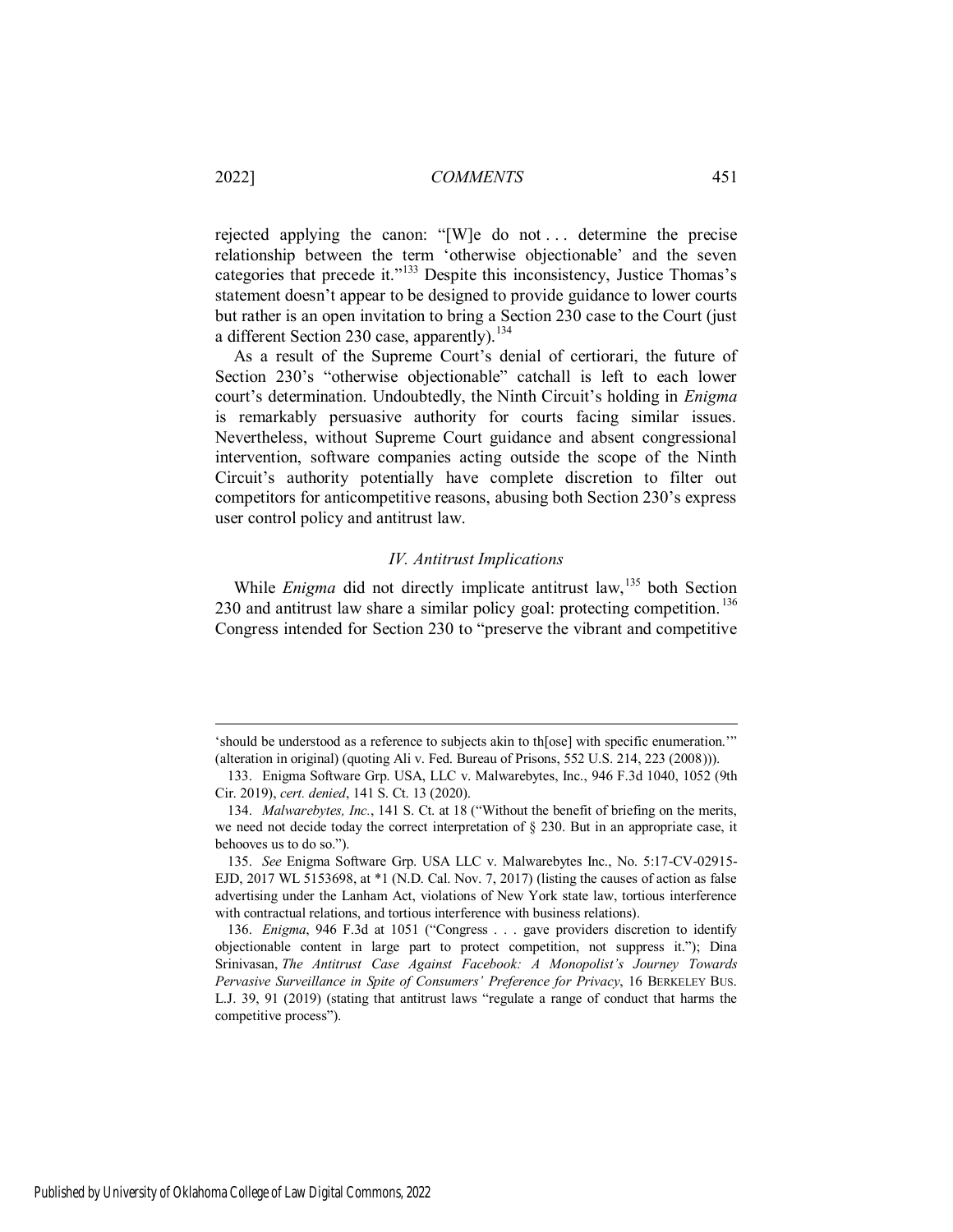free market."<sup>137</sup> Similarly, antitrust law seeks to "preserv[e] free and unfettered competition as the rule of trade."<sup>138</sup>

A number of scholars have noted that antitrust law is not up to speed with the digital economy; therefore, changes within modern economics "threaten to complicate digital platform antitrust litigation."<sup>139</sup> Digital platforms possess a unique combination of characteristics that drive power into the hands of a single company: (1) "strong network effects";  $^{140}$  (2) "strong economies of scale and scope"; $^{141}$  (3) "marginal costs close to zero";  $^{142}$  (4) "high and increasing returns to the use of data";  $^{143}$  and (5) "low distribution costs that allow for a global reach."<sup>144</sup> In combination, these factors create a "winner takes all" effect, harming competition by deterring competitors from entering the market.<sup>145</sup> The questionable nature of antitrust law's slow adjustment to the modern age leaves room to doubt that competition in the anti-malware software market is adequately safeguarded.<sup>146</sup>

Relevant to this Comment is antitrust law's emphasis on stifling "anticompetitive" conduct.<sup>147</sup> No clearly articulated test exists to determine

140. STIGLER COMM. ON DIGITAL PLATFORMS, STIGLER CTR. FOR THE STUDY OF THE ECON. & THE STATE, FINAL REPORT 7 (Sept. 2019), https://www.chicagobooth.edu/-/media/ research/stigler/pdfs/digital-platforms---committee-report---stigler-center.pdf (explaining network effects as "the more people use a product, the more appealing this product becomes for other users").

142. *Id.*

 $\overline{a}$ 

144. *Id.* at 8.

146. *See generally* Palmer, *supra* note 139.

147. *See, e.g.*, Spirit Airlines, Inc. v. Nw. Airlines, Inc., 431 F.3d 917, 951 (6th Cir. 2005) ("[A]nticompetitive conduct can come in too many different forms, and is too

<sup>137. 47</sup> U.S.C. § 230(b)(2).

<sup>138.</sup> N. Pac. Ry. Co. v. United States, 356 U.S. 1, 4 (1958).

<sup>139.</sup> Josh Palmer, *It's High Tide Again in Internet Markets*, COMPETITION: J. ANTITRUST, UCL & PRIVACY SECTION CAL. LAWS. ASS'N, Fall 2020, at 70, 80–81 ("The complex interdependencies among the various platform sides have led well-established economists to call into question the sufficiency of traditional economic analyses and tools to handle competition analysis in digital platforms."); *see also* Gregory Day & Abbey Stemler, *Are Dark Patterns Anticompetitive?*, 72 ALA. L. REV. 1, 5 (2020).

<sup>141.</sup> *Id.* (describing economies of scale and scope as "the cost of producing more or of expanding in other sectors decreases with company's size").

<sup>143.</sup> *Id.* at 7–8 (describing high and increasing returns as "the more data you control, the better your product").

<sup>145.</sup> *Id.*; *see also* L.A. Land Co. v. Brunswick Corp., 6 F.3d 1422, 1427–28 (9th Cir. 1993) (suggesting that a barrier to entry is created where factors deter competitors from the market).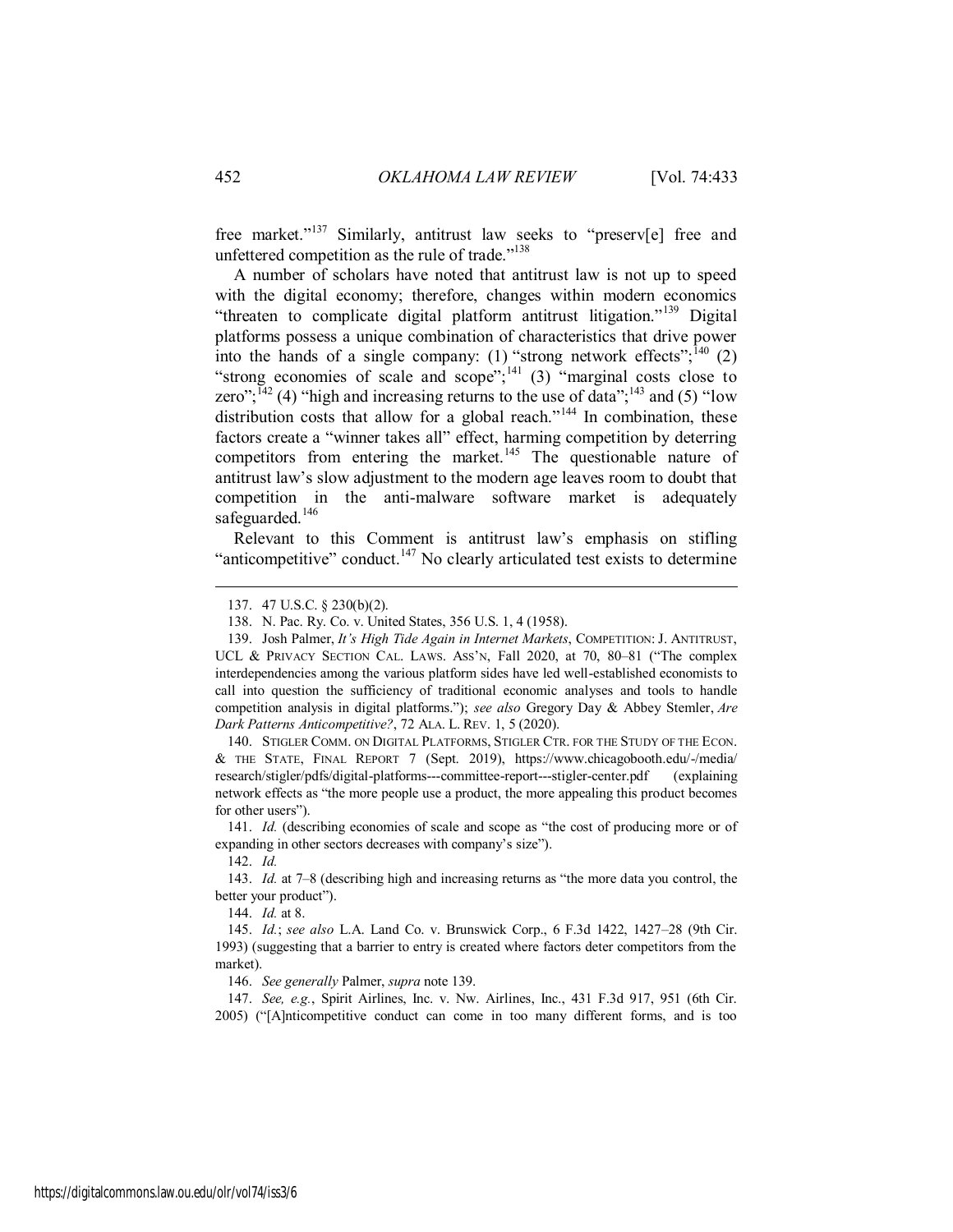whether conduct is anticompetitive. However, courts look at whether conduct "impair[s] the opportunities" of competitors or whether conduct "does not further competition on the merits or does so in an unnecessarily restrictive way."<sup>148</sup>

*Enigma* recognized that Section 230's user control policy combined with antitrust law's focus on anticompetitive conduct threatened the anti-malware software market. Congress "gave providers discretion to identify objectionable content  $\dots$  to protect competition, not suppress it."<sup>149</sup>

Allowing ICS users to maintain control over what they encounter on their computers is a core tenet behind Section  $230^{150}$  If "otherwise objectionable" immunizes software companies that filter out competitors for anticompetitive reasons, Section 230 undermines software users' power of choice.

Admittedly, anti-malware software providers must maintain some discretion in what content to filter.<sup>151</sup> Former Representative Cox and Senator Wyden hoped that software companies would be able to set their own standards and that "[t]he market . . . would encourage the companies to develop conduct codes that are most appropriate for their audiences."<sup>152</sup> In the same vein, users always maintain control over which programs to install

152. KOSSEFF, *supra* note 41, at 64.

dependent upon context, for any court or commentator ever to have enumerated all the varieties." (internal quotation marks omitted) (quoting Conwood Co., L.P. v. U.S. Tobacco Co., 290 F.3d 768, 784 (6th Cir. 2002))); Gen. Indus. Corp. v. Hartz Mountain Corp., 810 F.2d 795, 804 (8th Cir. 1987) ("Anticompetitive conduct is conduct without legitimate business purpose that makes sense only because it eliminates competition.").

<sup>148.</sup> Aspen Skiing Co. v. Aspen Highlands Skiing Corp., 472 U.S. 585, 605 n.32 (1984) (quoting 3 AREEDA & TURNER, *supra* note 36, at 78); *see also* United States v. Grinnell Corp., 384 U.S. 563, 570–71 (1966) (describing anticompetitive conduct as the "willful acquisition or maintenance of [monopoly] power as distinguished from growth or development as a consequence of a superior product, business acumen, or historic accident").

<sup>149.</sup> Enigma Software Grp. USA, LLC v. Malwarebytes, Inc., 946 F.3d 1040, 1051 (9th Cir. 2019).

<sup>150.</sup> *See generally* 47 U.S.C. § 230(b)(3). Section 230 authors argued it would be more effective to allow internet users to have the power to "set their own standards" rather than allowing the government to "impos[e] penalties on Internet posters and their service providers . . . ." KOSSEFF, *supra* note 41, at 63. *But see* 47 U.S.C. § 230(c)(2)(A) (granting both providers and users of ICSs immunity to restrict access to certain content in good faith).

<sup>151.</sup> *Enigma*, 946 F.3d at 1052 ("Congress wanted to give internet users tools to avoid . . . harassing materials. Spam, malware and adware could fairly be . . . called 'otherwise objectionable' . . . ."). *See generally* 47 U.S.C. § 230(c)(2).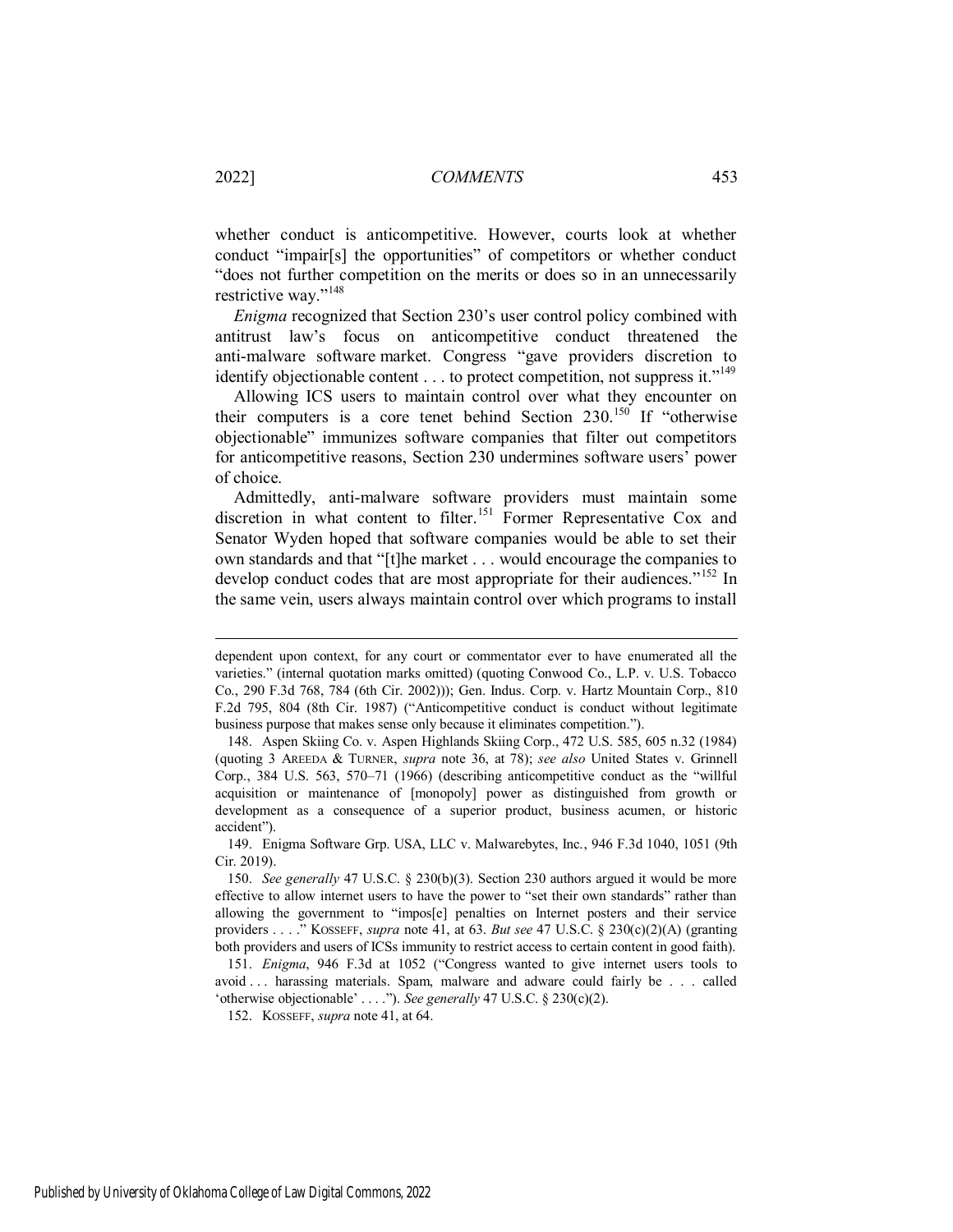or remove.<sup>153</sup> As Judge Fisher warned in *Zango*, however, the threat to user control arises where users are *unaware* of filtering decisions being made on their behalf.<sup>154</sup>

When Malwarebytes removed Enigma's software from its users' computers, it did not allow its users to determine for themselves which software they wanted to install.<sup>155</sup> Instead, Malwarebytes simply prohibited its users from downloading any Enigma software.<sup>156</sup> In effect, Malwarebytes stripped away its customers' ability to control what they encounter online, in opposition to Congress's express intent.<sup>157</sup> The Ninth Circuit thus acknowledged the danger of an expansive interpretation of "otherwise objectionable," stating that "[i]mmunity for filtering practices aimed at suppressing competition, rather than protecting internet users, would lessen user control over what information they receive, contrary to Congress's stated policy."<sup>158</sup>

Likewise, a broad interpretation of "otherwise objectionable" undermines antitrust law's focus on preventing anticompetitive conduct. If software providers' actions are immune from liability, there is little—if any—disincentive from filtering out competitors who threaten their bottom line.<sup>159</sup> In such a case, power begets power: the more users a software has, the more users it will be able to prevent from accessing competitors' software. Such conduct is antithetical to competition on the merits.<sup>160</sup> It impairs the opportunities of rivals by removing them from the market

<sup>153.</sup> Zango, Inc. v. Kaspersky Lab, Inc., 568 F.3d 1169, 1179 (9th Cir. 2009) (Fisher, J., concurring) ("Computer users are of course always free to replace their blocking software with software more in line with their preferences . . . .").

<sup>154.</sup> *Id.*

<sup>155.</sup> *Enigma*, 946 F.3d at 1048.

<sup>156.</sup> *Id.*

<sup>157.</sup> *See id.* After Malwarebytes began flagging Enigma's software as PUPs, "anytime a user with Malwarebytes's software tried to download those Enigma programs, the user was alerted of a security risk and . . . the download was prohibited." *Id.* 

<sup>158.</sup> *Id.* at 1051.

<sup>159.</sup> *See* Zango, Inc. v. Kaspersky Lab, Inc., 568 F.3d 1169, 1179 (9th Cir. 2009) (Fisher, J., concurring) ("Consider, for example, a web browser configured by its provider to filter third-party search engine results so they would never yield websites critical of the browser company or favorable to its competitors.").

<sup>160.</sup> *See* Aspen Skiing Co. v. Aspen Highlands Skiing Corp., 472 U.S. 585, 605 n.32 (1984). Exclusionary conduct "tends to impair the opportunities of rivals" and "either does not further competition on the merits or does so in an unnecessarily restrictive way." *Id.* (quoting 3 AREEDA & TURNER, *supra* note 36, at 78).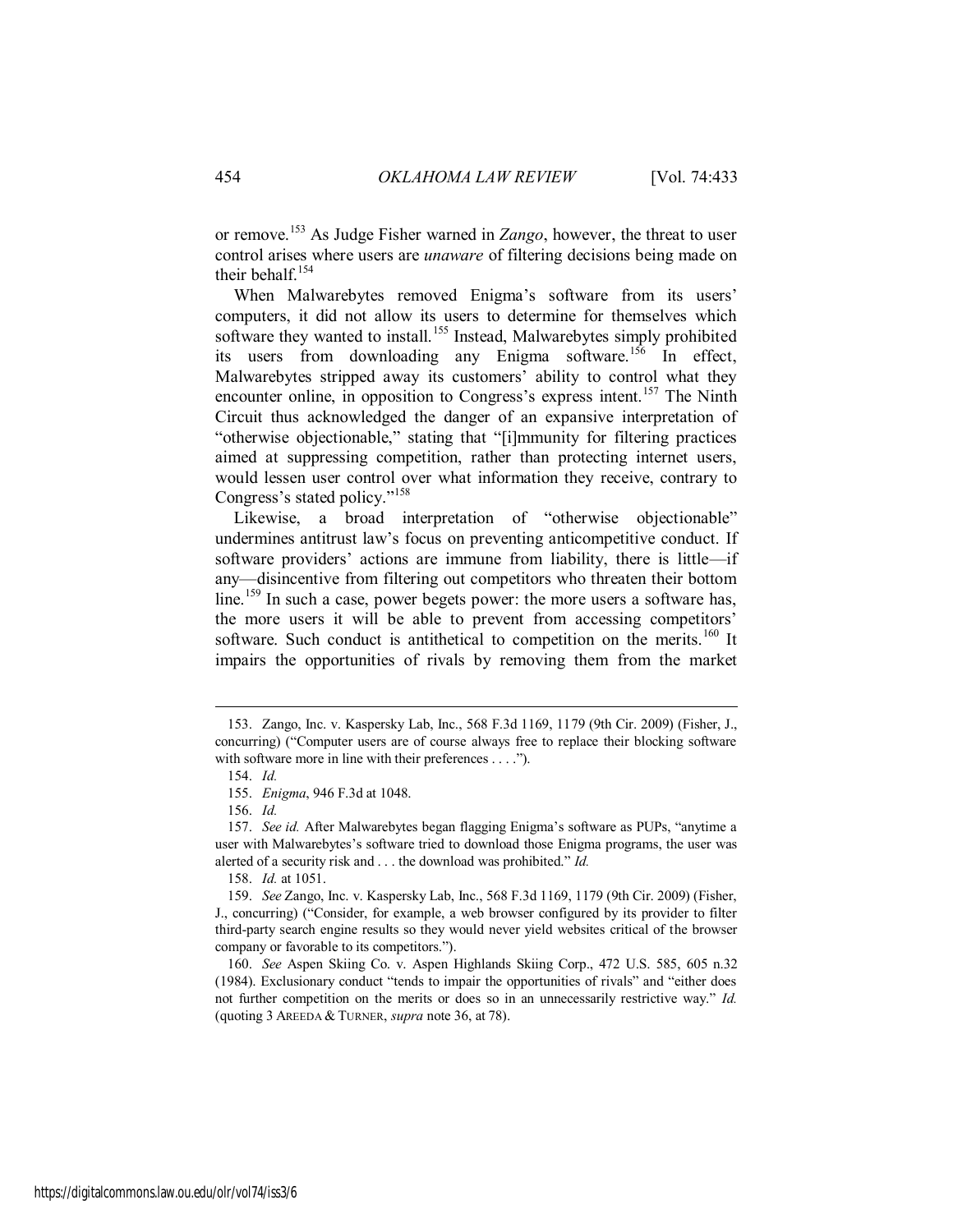entirely rather than letting users discern which software is more suitable to their preferences.

The *Enigma* court used the word "anticompetitive" twenty-one times in its majority opinion,  $161$  suggesting Malwarebytes's conduct fell within the legal scope of the word. Notably, "anticompetitive conduct falls outside the bounds of 'competition on the merits,  $m^{162}$  and if conduct impairs competitors' opportunities, competition is not on the merits.<sup>163</sup> When Malwarebytes removed Enigma's software from its users' computers, it prevented Enigma from competing on the merits by removing it from a portion of the market.<sup>164</sup>

Further, allowing software providers such discretion is a barrier to entry, deterring potential firms from entering the software market. Barriers to entry include "factors in the market that deter entry while permitting incumbent firms to earn monopoly returns."<sup>165</sup> If software companies have discretion to filter competitors for anticompetitive reasons, new companies are disincentivized from entering the market. Any company seeking to enter the software market would be wise to avoid the anti-malware sector, or any sector with an ability to filter out rivals. An established company like Malwarebytes,<sup>166</sup> with discretion to filter rivals from being seen by their users, would reap benefits by facing less competition.<sup>167</sup> But despite Malwarebytes's anticompetitive conduct, it is dubious whether the company could be liable under established antitrust law.

<sup>161.</sup> *Enigma*, 946 F.3d at 1045–54.

<sup>162.</sup> Srinivasan, *supra* note 136, at 90.

<sup>163.</sup> *Aspen Skiing Co.*, 472 U.S. at 605 n.32.

<sup>164.</sup> *See Enigma*, 946 F.3d at 1048 ("[A]nytime a user with Malwarebytes's software tried to download those Enigma programs, the user was alerted of a security risk and . . . the download was prohibited.").

<sup>165.</sup> L.A. Land Co. v. Brunswick Corp., 6 F.3d 1422, 1427–28 (9th Cir. 1993) (quoting PHILLIP E. AREEDA & HERBERT HOVENKAMP, ANTITRUST LAW 509-10 (Supp. 1992)).

<sup>166.</sup> Shanhong Liu, *Global Market Share Held by Windows Anti-Malware Vendors 2020*, STATISTA (Sept. 29, 2021), https://www.statista.com/statistics/271048/market-share-held-byantivirus-vendors-for-windows-systems/ (reporting that, as of May 2020, Malwarebytes holds an 8.72% market share in the Windows anti-malware application market).

<sup>167.</sup> *See generally* Stephen King, *Why (Inefficient) Businesses Want to Limit Competition*, CONVERSATION (June 13, 2013, 9:05 AM EDT), https://theconversation.com/ why-inefficient-businesses-want-to-limit-competition-15186 (explaining that consumers benefit from more competition, but businesses prefer less competition, "find[ing] it mutually beneficial to prevent competition among incumbents and raise barriers to keep out new competitors").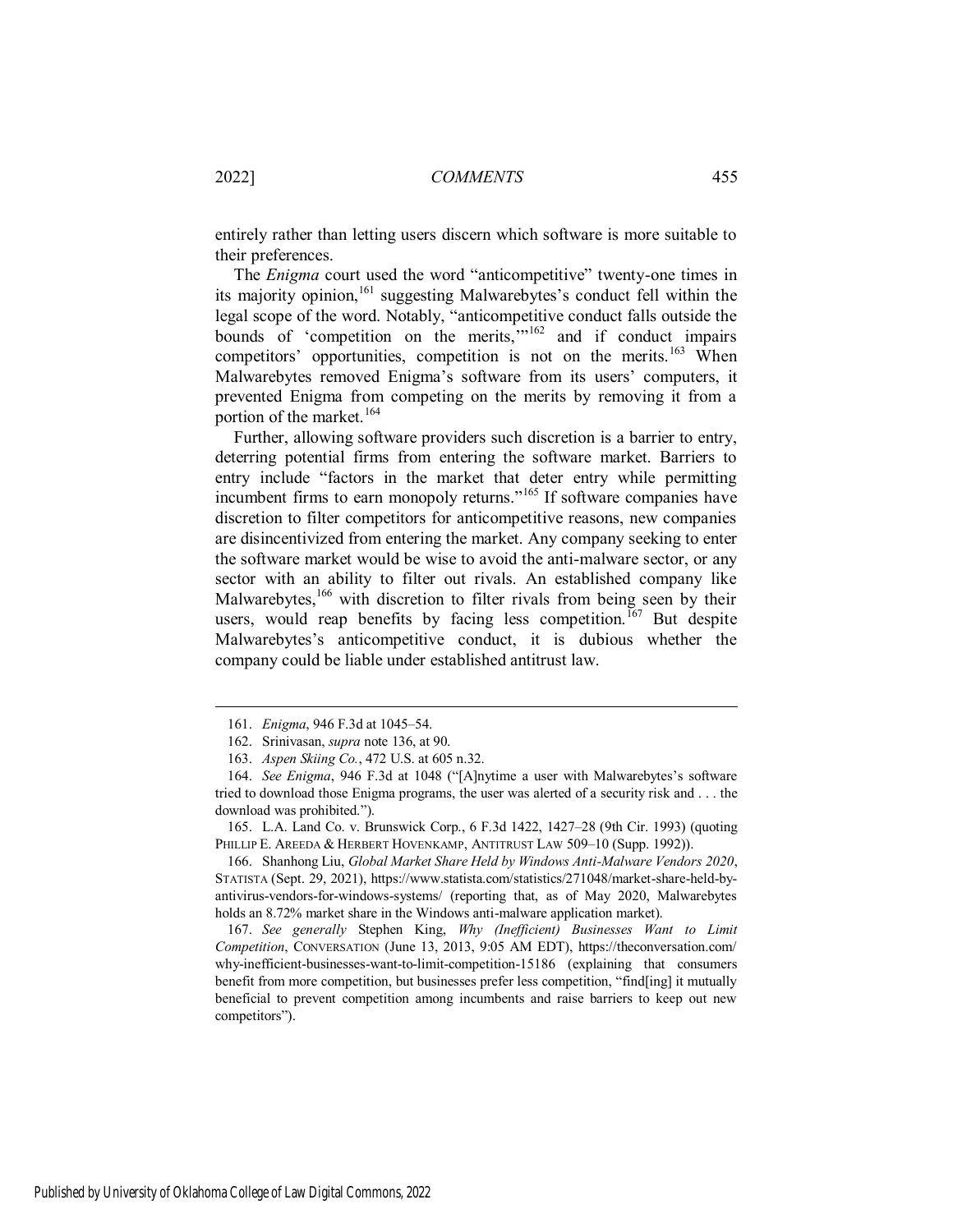Section 2 of the Sherman Act makes it an offense to monopolize, attempt to monopolize, or conspire to monopolize any area commerce.<sup>168</sup>Anticompetitive conduct coupled with monopoly power violates section 2 of the Sherman Act.<sup>169</sup> A monopoly is defined as the "power to control prices or exclude competition."<sup>170</sup> Generally, courts look to market share to determine monopoly power.<sup>171</sup> With only an 8.72% market share, Malwarebytes likely can't be considered a monopoly.<sup>172</sup> While "neither size nor market share alone suffice to establish a monopoly,"<sup>173</sup> the Supreme Court has held that maintaining greater than two-thirds of a market plus 80% of a related market was an illegal monopoly.<sup>174</sup> The discrepancy between Malwarebytes's market share and the Supreme Court's holding suggests it does not hold illegal monopoly power.

Nevertheless, a company is not required to possess monopoly power to be liable under section  $2^{175}$  Attempted monopolization is prohibited when a

172. *See generally* Liu, *supra* note 166.

173. United States v. Syufy Enters., 903 F.2d 659, 671 (9th Cir. 1990); *see also* L.A. Land Co. v. Brunswick Corp., 6 F.3d 1422, 1426, 1429 (9th Cir. 1993) (declining to hold that a company had monopoly power, despite a 100% market share).

174. *Am. Tobacco Co.*, 328 U.S. at 797. The Second Circuit has similarly held that holding 90% of the market constituted monopoly power. United States v. Aluminum Co., 148 F.2d 416, 429 (2d Cir. 1945). The Fifth Circuit has found that 71% to 76% market share was sufficient to constitute a monopoly. Heatransfer Corp. v. Volkswagenwerk, A.G., 553 F.2d 964, 981 (5th Cir. 1977).

175. *See* Tops Mkts., Inc. v. Quality Mkts., Inc., 142 F.3d 90, 100 (2d Cir. 1998) ("[A] lesser degree of market power may establish an attempted monopolization claim than that

<sup>168. 15</sup> U.S.C. § 2 ("Every person who shall monopolize, or attempt to monopolize, or combine or conspire with any other person or persons, to monopolize any part of the trade or commerce among the several States, or with foreign nations, shall be deemed guilty of a felony  $\dots$ .").

<sup>169.</sup> *Id.*; *see also* Aspen Skiing Co. v. Aspen Highlands Skiing Corp., 472 U.S. 585, 602 (1984) (suggesting that the words "anticompetitive," "exclusionary," and "predatory" can be used interchangeably).

<sup>170.</sup> United States v. E.I. du Pont de Nemours & Co., 351 U.S. 377, 391 (1956). However, not every monopoly is illegal: "Patents . . . furnish the most familiar type of classic monopoly." *Id.* at 392.

<sup>171.</sup> *See, e.g.*, United States v. Grinnell Corp., 384 U.S. 563, 571 (1966) ("The existence of [monopoly] power ordinarily may be inferred from the predominant share of the market."); Am. Tobacco Co. v. United States, 328 U.S. 781, 797, 815 (1946) (upholding a jury's verdict that American Tobacco Co. conspired to monopolize the tobacco industry because it controlled "over two-thirds of the entire domestic field of cigarettes, and . . . over 80% of the field of comparable cigarettes").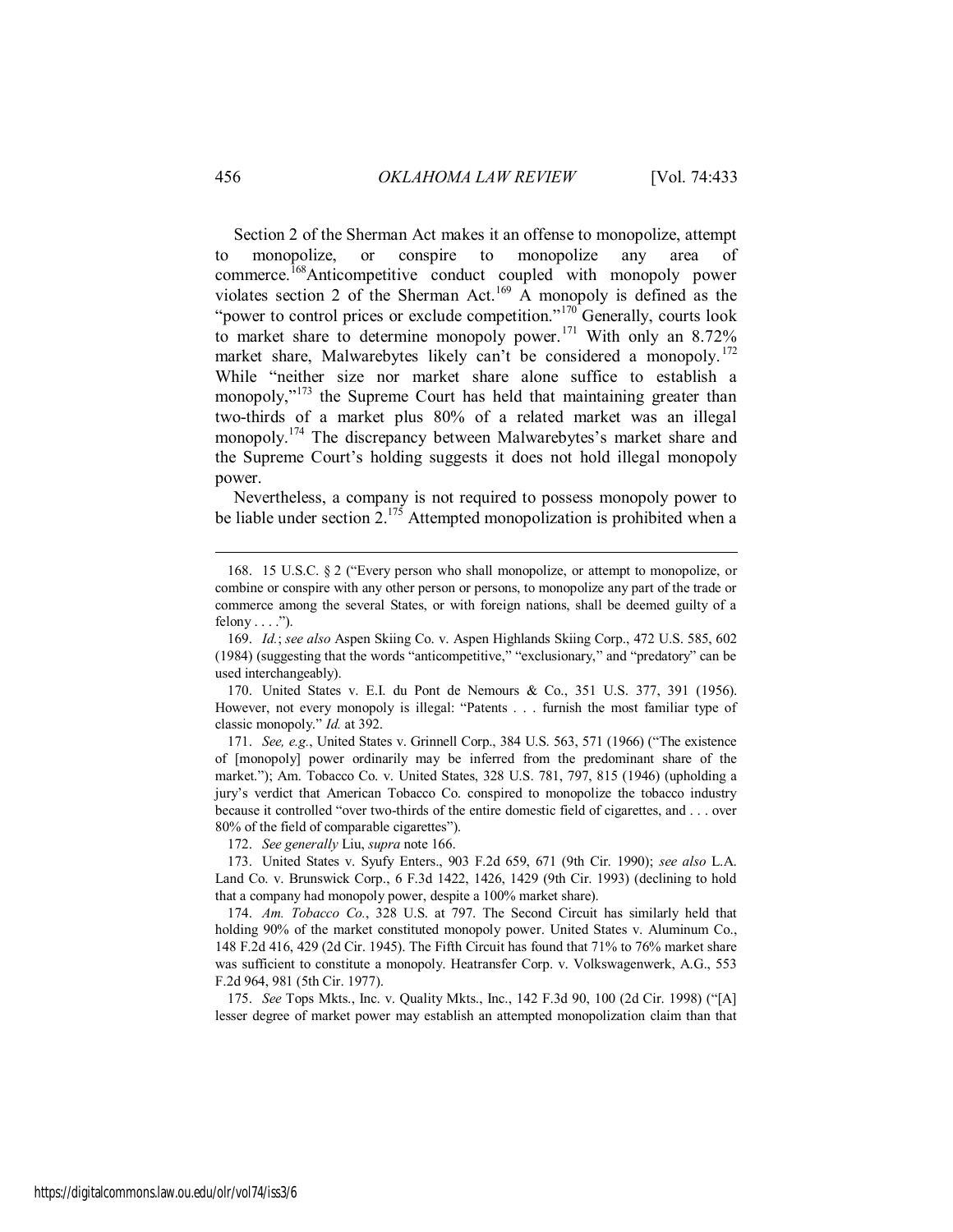plaintiff can show (1) anticompetitive conduct,<sup>176</sup> (2) a specific intent to acquire monopoly power,  $177$  and (3) a "dangerous probability" of doing  $\mathrm{so.}^{\bar{1}78}$ 

As previously discussed, Malwarebytes's conduct is likely considered anticompetitive. Its anticompetitive conduct could also be used to establish a specific intent to monopolize, because removing competitors from a market is "clearly threatening to competition."<sup>179</sup>

Finally, while it could be challenging to show that the company had a dangerous probability of success, it remains plausible.<sup>180</sup> To determine whether a firm has a dangerous probability of success, courts look to its "capacity to commit the offense," the "scope of its objective," and "the character of its conduct."<sup>181</sup> Most importantly, courts also consider the "actual or threatened impact on competition in the relevant market."<sup>182</sup> Malwarebytes's slim market share suggests it likely does not have the capacity of acquiring monopoly power through filtering out competitors.<sup>183</sup> Further, the scope of Malwarebytes's objective and the character of its conduct are difficult to determine objectively. In its complaint, Enigma

178. *Spectrum Sports*, 506 U.S. at 456; *see also* United States v. Am. Airlines, Inc., 743 F.2d 1114, 1119 (5th Cir. 1984) (noting that the requirement of a dangerous probability of success "expresses a significant antitrust principle that the antitrust laws protect competition, not competitors").

179. Catch Curve, Inc. v. Venali, Inc., 519 F. Supp. 2d 1028, 1035 (C.D. Cal. 2007) ("[A]nticompetitive conduct alone can satisfy the specific intent requirement if the conduct 'form[s] the basis for a substantial claim of restraint of trade' or is 'clearly threatening to competition or clearly exclusionary'" (alteration in original) (quoting Twin City Sportservice, Inc. v. Charles O. Finley & Co., Inc., 676 F.2d 1291, 1309 (9th Cir. 1982))).

180. *See, e.g.*, *Am. Airlines, Inc.*, 743 F.2d at 1119 (concluding that the government properly stated a claim for dangerous probability of success).

181. 54 AM. JUR. 2D *Monopolies and Restraints of Trade* § 67 (2021).

182. *Id.*

183. *See* Liu, *supra* note 166.

necessary to establish a completed monopolization claim."); Spectrum Sports, Inc. v. McQuillan, 506 U.S. 447, 456 (1993) (discussing the requirements to hold an entity liable under section 2 for *attempted* monopolization).

<sup>176.</sup> *Spectrum Sports*, 506 U.S. at 456.

<sup>177.</sup> *Id.*; *see also* Times-Picayune Pub. Co. v. United States, 345 U.S. 594, 615 (1953) (inferring a specific intent to monopolize "whenever unlawful effects are found"); Swift  $\&$ Co. v. United States, 196 U.S. 375, 396 (1905) ("[A]n intent to [monopolize] is necessary in order to produce a dangerous probability that it will happen."); Syufy Enters. v. Am. Multicinema, Inc., 793 F.2d 990, 999 (9th Cir. 1986) (finding that "the jury could reasonably have inferred a specific intent to monopolize" when plaintiff provided evidence that defendant threatened to "run [a competitor] out of town").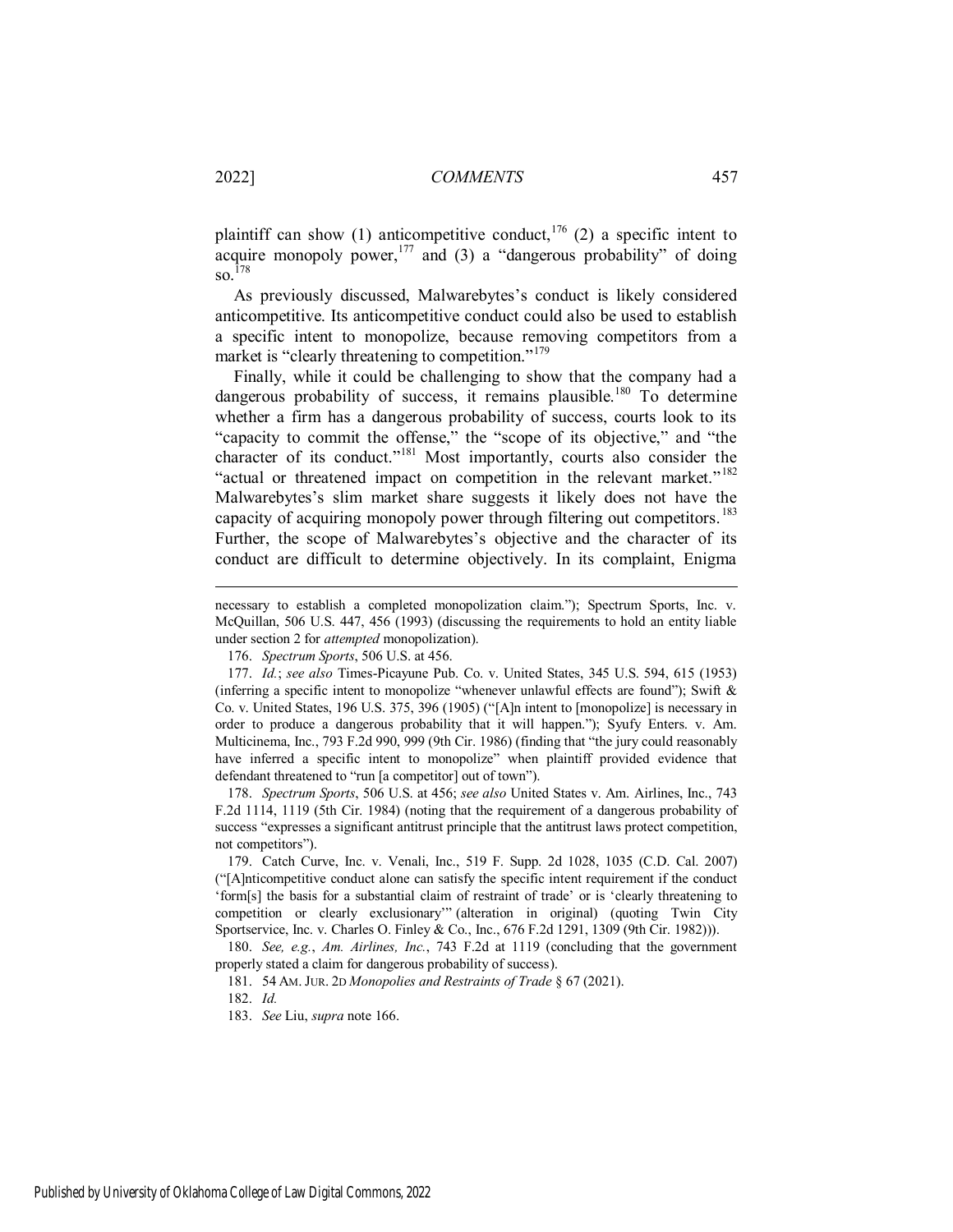alleged that Malwarebytes filtered its software for anticompetitive purposes,<sup>184</sup> but Malwarebytes retorted that it filtered the software because Enigma poses a threat to its users.<sup>185</sup> Because the Ninth Circuit ruled on a motion to dismiss, a trier of fact has not determined the issue.<sup>186</sup> Malwarebytes's conduct, however, implicates the greatest factor that courts weigh in determining whether there is a "dangerous probability of success": threatening competition within the anti-malware software market. If permitted, Malwarebytes would continually filter out its competitor, Enigma.<sup>187</sup>

Perhaps Malwarebytes could be liable under section 2 for attempted monopolization. Even if not, however, an expansive reading of "otherwise objectionable" renders liability a possibility within the anti-malware software market. Because "[c]ourts have consistently confirmed that the goal of the antitrust laws is to protect competition rather than competitors,"<sup>188</sup> Section 230 grants software providers an avenue to evade this antitrust principle.

The vagueness of Section 230's "otherwise objectionable" immunizes an unspecified range of conduct and undermines Congress's express intent to preserve user control.<sup>189</sup> This ambiguity, coupled with antitrust law's failure to evolve with the modern digital economy, threatens the free market of anti-malware software.<sup>190</sup> Congress should amend Section 230 to prevent anticompetitive conduct within this market.

 $\overline{a}$ 

188. L.A. Land Co. v. Brunswick Corp., 6 F.3d 1422, 1427 (9th Cir. 1993).

190. *See generally* Makan Delrahim, Assistant Att'y Gen., Antitrust Div., U.S. Dep't of Just., Address at Harvard Law School: "Blind[ing] Me with Science": Antitrust, Data, and Digital Markets (Nov. 8, 2019), https://www.justice.gov/opa/speech/file/1217071/download.

<sup>184.</sup> Enigma Software Grp. USA, LLC v. Malwarebytes, Inc., 946 F.3d 1040, 1048 (9th Cir. 2019), *cert. denied*, 141 S. Ct. 13 (2020).

<sup>185.</sup> *Id.* 

<sup>186.</sup> *See id.* at 1045.

<sup>187.</sup> *See id.* at 1048 ("[A]nytime a user with Malwarebytes's software tried to download those Enigma programs, the user was alerted of a security risk and . . . the download was prohibited . . . ."). Malwarebytes has also been accused of similar conduct by companies other than Enigma. *See, e.g.*, PC Drivers Headquarters, LP v. Malwarebytes, Inc., No. 1:18- CV-234-RP, 2018 WL 2996897, at \*1 (W.D. Tex. Apr. 23, 2018); Asurvio LP v. Malwarebytes Inc., No. 5:18-CV-05409-EJD, 2020 WL 1478345, at \*1 (N.D. Cal. Mar. 26, 2020).

<sup>189.</sup> *See* 47 U.S.C. § 230(c)(2)(A); *see also* PC Drivers Headquarters, LP v. Malwarebytes, Inc., 371 F. Supp. 3d 652, 660 (N.D. Cal. 2019) (applying a broad interpretation of "otherwise objectionable" by immunizing "any action" taken by an ICS, with little qualification).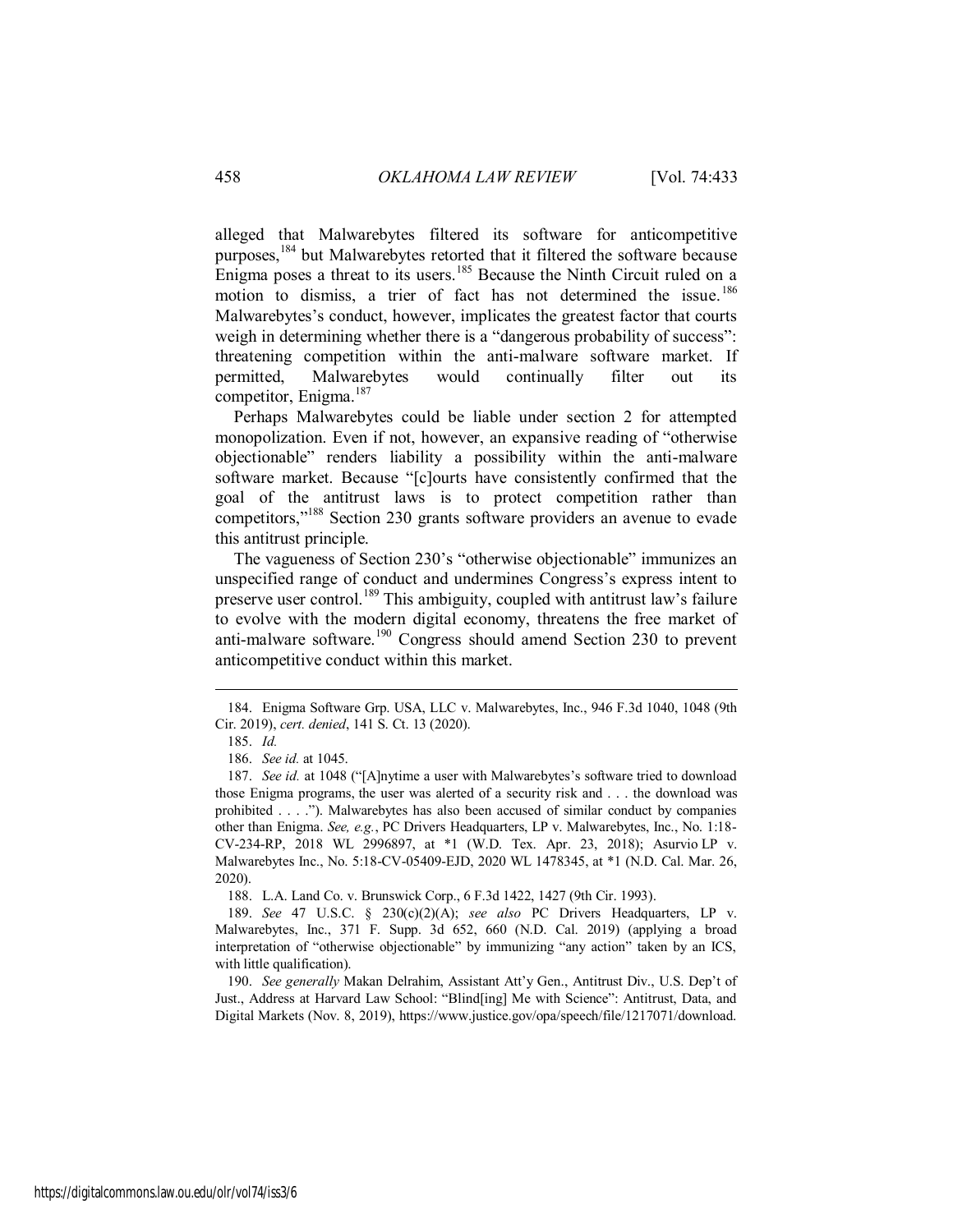## *V. Proposed Solutions*

Software providers possess the ability to covertly strip away users' choice to determine which software to use.<sup>191</sup> This surreptitious power is what Judge Fisher warned against in *Zango* and led to the Ninth Circuit's holding in *Enigma*. <sup>192</sup> It allows software providers to impair user control without consequence and erode competition on the merits.<sup>19</sup>

Congress should amend the Good Samaritan provision to preclude immunity for access software providers when they filter a direct competitor with anticompetitive animus. Instead of allowing "otherwise objectionable" to insulate software providers depending on whatever the relevant court determines, Congress should add a subsection to § 230(c), isolating "access software provider" from the Good Samaritan provision's undefined "otherwise objectionable." This amendment should codify *Enigma*'s holding by specifically prohibiting access software providers from filtering out competitors with anticompetitive animus.<sup>194</sup>

Because there is little caselaw interpreting "otherwise objectionable," altering the language of Section 230 itself is a favorable solution. Another option includes the remaining circuits following the Ninth Circuit's holding in *Enigma*: "[T]he phrase 'otherwise objectionable' does not include software that the provider finds objectionable for anticompetitive reasons."<sup>195</sup>

<sup>(</sup>calling the analogy between product markets and data markets "too simplistic to be useful" for modern antitrust enforcement).

<sup>191.</sup> *See, e.g.*, *Enigma*, 946 F.3d at 1044 ("[A]nytime a user with Malwarebytes's software tried to download those Enigma programs, the user was alerted of a security risk and . . . the download was prohibited . . . ."); *Asurvio*, 2020 WL 1478345, at \*2 ("Malwarebytes categorized . . . Asurvio's [software] with a negative PUP rating and a security risk to Malwarebytes' customers.").

<sup>192.</sup> Zango, Inc. v. Kaspersky Lab, Inc., 568 F.3d 1169, 1178 (9th Cir. 2009) (Fisher, J., concurring) ("[E]xtending immunity beyond the facts of this case could pose serious problems if providers of blocking software were to be given free license to *unilaterally* block the dissemination of material by content providers under the literal terms of  $\S$ 230(c)(2)(A)."); *Enigma*, 946 F.3d at 1045 ("We heed [Judge Fisher's] warning and reverse the district court's decision that read *Zango* to require such an interpretation.").

<sup>193.</sup> *See Enigma*, 946 F.3d at 1051 ("[I]mmunity for filtering practices aimed at suppressing competition, rather than protecting internet users, would lessen user control over what information they receive, contrary to Congress's stated policy.").

<sup>194.</sup> *See generally id.* at 1052 ("[W]e hold that § 230 does not provide immunity for blocking a competitor's program for anticompetitive reasons . . . .").

<sup>195.</sup> *Id.* at 1045.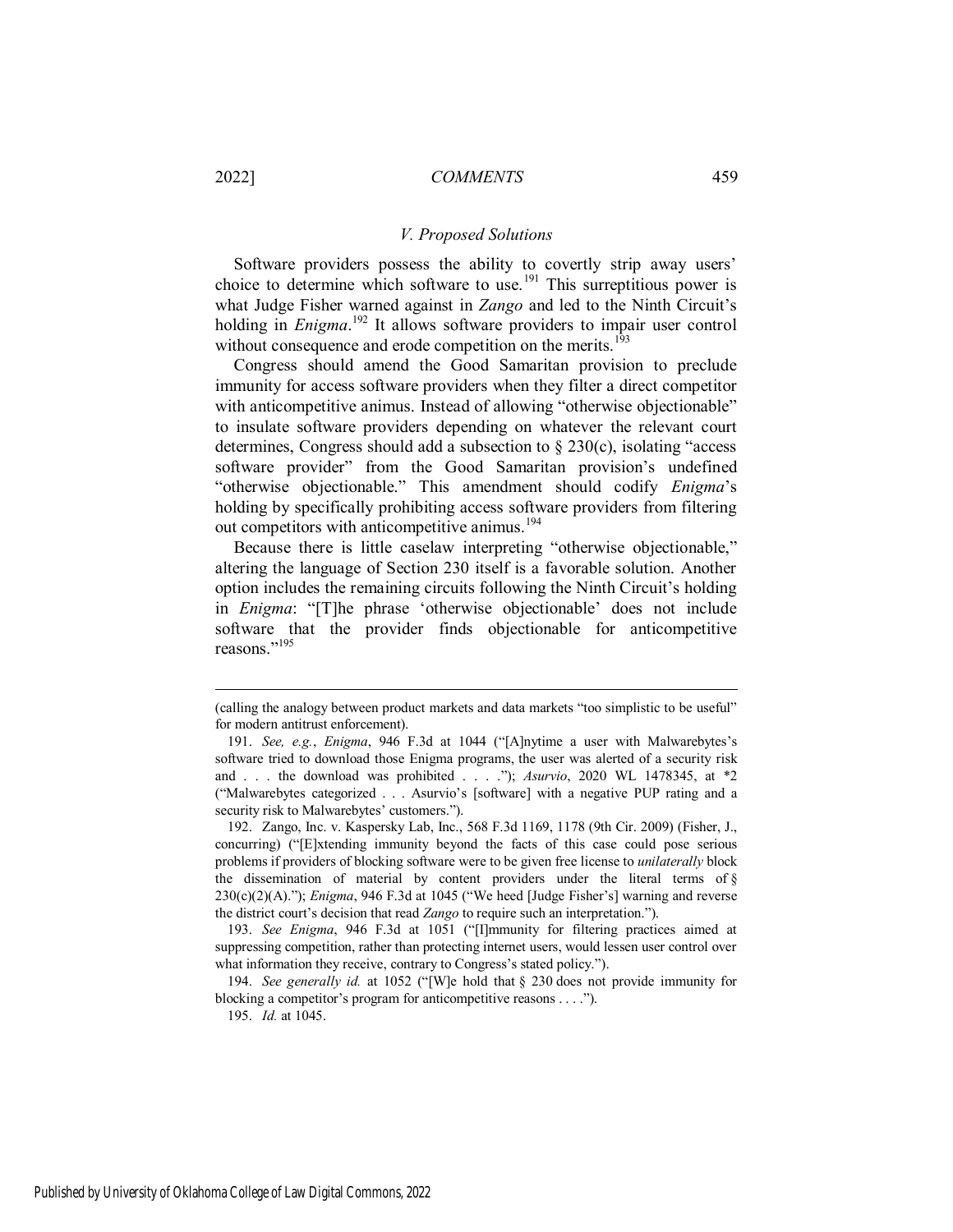To avoid unintended results, Congress should narrowly tailor its amendment to Section 230. By addressing access software providers specifically, as opposed to implicating all ICSs, Congress would avoid the unnecessarily broad ramifications that an alteration to the Good Samaritan provision would have.<sup>196</sup> For example, an amendment addressing all ICSs in the Good Samaritan provision could qualify as content-based discrimination under the First Amendment.<sup>197</sup> As Section 230's creators warned, Congress should be careful when amending the statute and "examine whether it's possible to amend Section 230 without doing more harm than good."<sup>198</sup>

Ultimately, this amendment would protect both user control and the free market by ensuring that software providers are not filtered out by direct competitors for anticompetitive reasons. Nevertheless, while such an amendment would threaten to impose additional liability on access software providers, an amendment should otherwise respect a software provider's discretion to determine how to protect its users from threats online.<sup>199</sup>

Procedurally, this amendment would allow for a software provider to survive a motion to dismiss when it adequately pleads that a direct competitor has taken anticompetitive action against them.<sup>200</sup> The amendment would not create a new cause of action or hinder what an antimalware software could actually filter out.

An amendment separating "access software providers" from the broad immunity encompassing all ICSs would serve the policy goals of both Section 230 and antitrust law. Allowing users of access software providers to determine just what sort of software they want on their computers serves Section 230's user control policy,<sup>201</sup> and imposing liability on companies

<sup>196.</sup> *See generally* Mike Masnick, *Apparently Trump Refuses to Allow the Government to Do Anything at All Until the Open Internet Is Destroyed*, TECHDIRT (Dec. 23, 2020, 1:49 PM), https://www.techdirt.com/articles/20201223/13392945940/apparently-trump-refusesto-allow-government-to-do-anything-all-until-open-internet-is-destroyed.shtml (describing the broad ramifications if Section 230 is repealed).

<sup>197.</sup> *See generally* Masnick, *Justice Department*, *supra* note 70.

<sup>198.</sup> Wyden & Cox, *supra* note 73.

<sup>199.</sup> *See Enigma*, 946 F.3d at 1044 ("[Section 230] establishes a subjective standard whereby internet users and software providers decide what online material is objectionable.").

<sup>200.</sup> *See* Eric Goldman, *Why Section 230 Is Better Than the First Amendment*, 95 NOTRE DAME L. REV. REFLECTION 33, 39 (2019) (describing how judges can typically discern from a plaintiff's complaint whether Section 230 provides immunity).

<sup>201.</sup> *See generally* 47 U.S.C. § 230(b)(3).